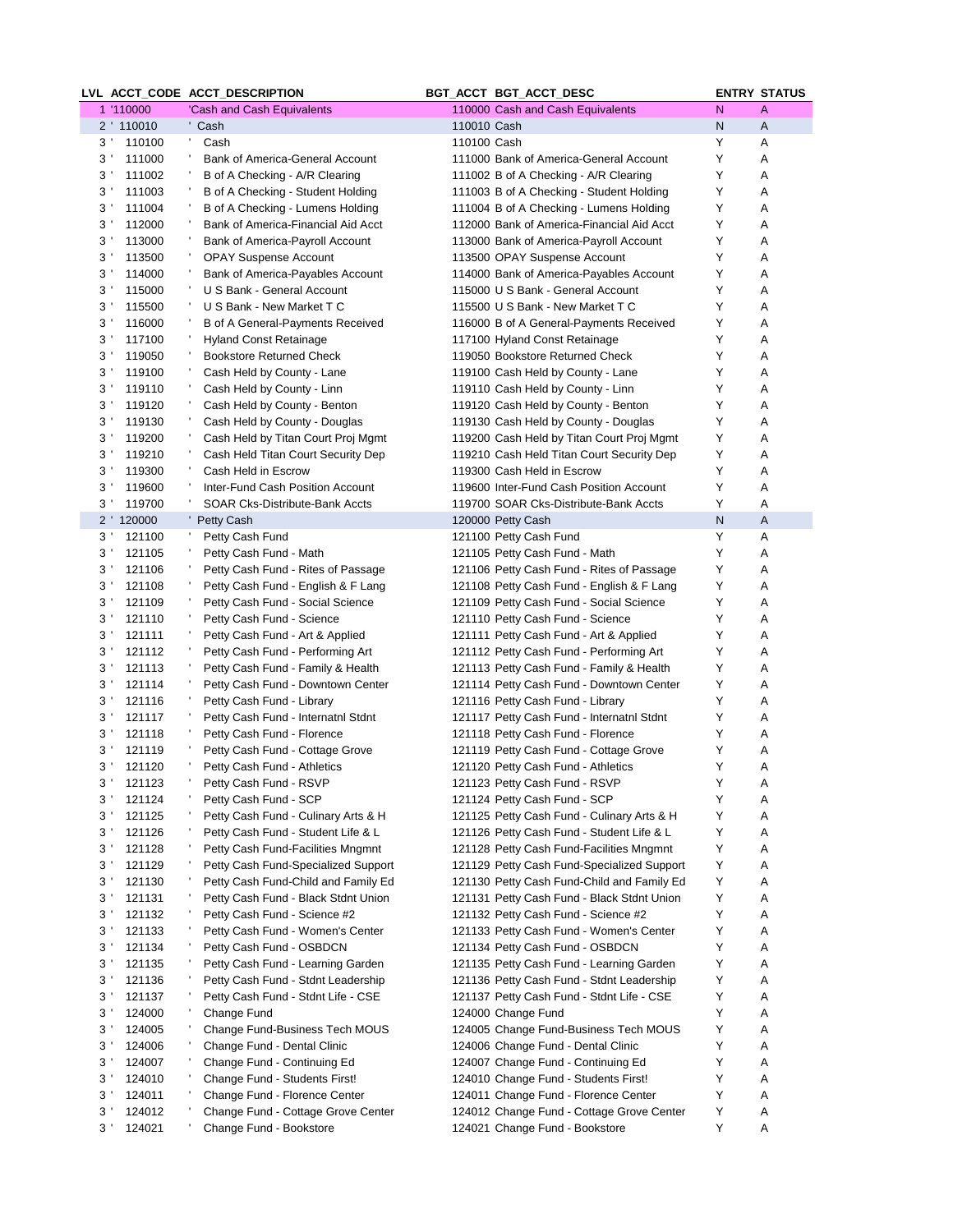| $3^{\prime}$   | 124022     | Change Fund - Bookstore DTC                                                | 124022 Change Fund - Bookstore DTC                                                       | Y | Α      |
|----------------|------------|----------------------------------------------------------------------------|------------------------------------------------------------------------------------------|---|--------|
| 3 <sup>1</sup> | 124023     | Change Fund - Stamps - Bookstore                                           | 124023 Change Fund - Stamps - Bookstore                                                  | Y | Α      |
| 3              | 124024     | Change Fund - Flight Tech 1                                                | 124024 Change Fund - Flight Tech 1                                                       | Y | A      |
| 3 <sup>1</sup> | 124025     | Change Fund - Flight Tech 2                                                | 124025 Change Fund - Flight Tech 2                                                       | Y | Α      |
| 3 <sup>1</sup> | 124026     | Change Fund - Testing                                                      | 124026 Change Fund - Testing                                                             | Y | A      |
| 3 <sup>1</sup> | 124027     | Change Fund - ASLCC Book Exchange                                          | 124027 Change Fund - ASLCC Book Exchange                                                 | Y | Α      |
| 3'             | 124028     | Change Fund - Culinary Arts & Hosp                                         | 124028 Change Fund - Culinary Arts & Hosp                                                | Y | A      |
| 3 <sup>1</sup> | 125000     | Deposit Accounts                                                           | 125000 Deposit Accounts                                                                  | Y | Α      |
| $3^{\prime}$   | 125100     | Postage Meter Deposit                                                      | 125100 Postage Meter Deposit                                                             | Y | A      |
| 3 <sup>1</sup> | 125200     | Postage Due Deposit                                                        | 125200 Postage Due Deposit                                                               | Y | Α      |
| 3'             | 125300     | Postage Business Reply Deposit                                             | 125300 Postage Business Reply Deposit                                                    | Y | Α      |
| 3 <sup>1</sup> |            |                                                                            |                                                                                          | Y | A      |
|                | 125600     | <b>Freight Carrier Deposit</b>                                             | 125600 Freight Carrier Deposit                                                           | N |        |
|                | 1 '130000  | 'Investments                                                               | 130000 Investments                                                                       |   | A      |
|                | 2 ' 130010 | ' Investments                                                              | 130010 Investments                                                                       | N | Α      |
| 3 <sup>1</sup> | 135000     | Investments-Local Govt Inv Pool                                            | 135000 Investments-Local Govt Inv Pool                                                   | N | Α      |
| $4^{\prime}$   | 135010     | LGIP 4254 - General Fund                                                   | 135010 LGIP 4254 - General Fund                                                          | Y | Α      |
| $4^{\prime}$   | 135020     | -<br>LGIP 4416 - Bond Const                                                | 135020 LGIP 4416 - Bond Const                                                            | Y | Α      |
| $4^{\prime}$   | 135030     | л,<br>LGIP 4801 - LASR                                                     | 135030 LGIP 4801 - LASR                                                                  | Y | Α      |
| 4 <sup>1</sup> | 135040     | ÷<br>LGIP 3715 - Early Retirement                                          | 135040 LGIP 3715 - Early Retirement                                                      | Y | Α      |
| 4 <sup>1</sup> | 135050     | LGIP 3778 - Bond 2009                                                      | 135050 LGIP 3778 - Bond 2009                                                             | Y | Α      |
| $4^{\prime}$   | 135060     | л,<br>LGIP 3828 - DTC Project                                              | 135060 LGIP 3828 - DTC Project                                                           | Y | Α      |
| $4^{\prime}$   | 135070     | л,<br>LGIP 3873 - Bond 2012                                                | 135070 LGIP 3873 - Bond 2012                                                             | Y | Α      |
| 3 <sup>1</sup> | 138200     | Investments-Other                                                          | 138200 Investments-Other                                                                 | N | Α      |
| 4 <sup>1</sup> | 138210     | Gen Investments - Com'l Paper                                              | 138210 Gen Investments - Com'l Paper                                                     | Y | Α      |
| $4^{\prime}$   | 138220     | GOB Invest - Cert of Deposit                                               | 138220 GOB Invest - Cert of Deposit                                                      | Y | A      |
| $4^{\prime}$   | 138230     | Gen Invest - US Gov't Other Issues                                         | 138230 Gen Invest - US Gov't Other Issues                                                | Y | A      |
| $4^{\prime}$   | 138235     | Gen Invest - Market Value Adjustmnt                                        | 138235 Gen Invest - Market Value Adjustmnt                                               | Y | Α      |
| 4              | 138240     | GOB Invest - US Gov't Other Issues                                         | 138240 GOB Invest - US Gov't Other Issues                                                | Y | Α      |
| $4^{\prime}$   |            |                                                                            |                                                                                          | Y | A      |
|                | 138245     | GOB Invest - Market Value Adjustmnt                                        | 138245 GOB Invest - Market Value Adjustmnt                                               |   |        |
| $4^{\prime}$   | 138250     | <b>Pension Bond Investments</b>                                            | 138250 Pension Bond Investments                                                          | Y | Α      |
| $4^{\prime}$   | 138260     | B of A Bond Investment Account                                             | 138260 B of A Bond Investment Account                                                    | Y | Α      |
| 3'             | 139000     | <b>Investments-Def Comp Accounts</b>                                       | 139000 Investments-Def Comp Accounts                                                     | N | Α      |
|                |            |                                                                            |                                                                                          |   |        |
| $4\,$ '        | 139100     | л,<br>Selco Deferred Comp                                                  | 139100 Selco Deferred Comp                                                               | Y | Α      |
| $4^{\prime}$   | 139200     | л.<br>Aetna Deferred Comp                                                  | 139200 Aetna Deferred Comp                                                               | Y | A      |
| 4 <sup>1</sup> | 139300     | Nationwide Deferred Comp                                                   | 139300 Nationwide Deferred Comp                                                          | Y | Α      |
| $4^{\prime}$   | 139400     | J.<br>Oregon Savings Growth Plan                                           | 139400 Oregon Savings Growth Plan                                                        | Y | A      |
|                | 1 '140000  | 'Receivables                                                               | 140000 Receivables                                                                       | N | A      |
|                | 2 ' 141010 | ' Taxes Receivable                                                         | 141010 Taxes Receivable                                                                  | N | A      |
| $3^{\prime}$   | 141100     | <b>Taxes Receivable-Current Year</b>                                       | 141100 Taxes Receivable-Current Year                                                     | Y | Α      |
| 3'             | 141200     | Taxes Receivable-Prior Year                                                | 141200 Taxes Receivable-Prior Year                                                       | Y | Α      |
|                | 2 ' 144000 | ' Accounts Receivable                                                      | 144000 Accounts Receivable                                                               | Ν | Α      |
| 3'             | 144010     | A/R - Students                                                             | 144010 A/R - Students                                                                    | Y | Α      |
|                |            | A/R - Staff                                                                | 144100 A/R - Staff                                                                       | Υ | Α      |
|                | 3 ' 144100 |                                                                            |                                                                                          |   |        |
| 3'             | 144200     | A/R - Other                                                                | 144200 A/R - Other                                                                       | Y | Α      |
| 3'             | 144205     | A/R - ODR Collections                                                      | 144205 A/R - ODR Collections                                                             | Y | Α      |
| 3'             | 144210     | A/R - Third Party Billing                                                  | 144210 A/R - Third Party Billing                                                         | Y | Α      |
| 3'             | 144300     | A/R - Adjustments                                                          | 144300 A/R - Adjustments                                                                 | Y | Α      |
| 3'             | 144310     | A/R RSC Collections Revenue Holding                                        | 144310 A/R RSC Collections Revenue Holding                                               | Υ | Α      |
| 3'             | 144320     | A/R RCS Student Account Clearing                                           | 144320 A/R RCS Student Account Clearing                                                  | Y | Α      |
| $3^{\prime}$   | 144400     | A/R - Accrued                                                              | 144400 A/R - Accrued                                                                     | Y | Α      |
| 3'             | 144405     | A/R Collections                                                            | 144405 A/R Collections                                                                   | Y | Α      |
| $3^{\prime}$   | 144410     | A/R - Accrued Phone Chgs                                                   | 144410 A/R - Accrued Phone Chgs                                                          | Y | Α      |
| 3'             | 144600     | A/R - Balance Reinstatement                                                | 144600 A/R - Balance Reinstatement                                                       | Y | Α      |
| 3 <sup>1</sup> | 144700     | A/R - Grant Unbilled                                                       | 144700 A/R - Grant Unbilled                                                              | Y | Α      |
| 3'             | 144800     | A/R - Grant Billed                                                         | 144800 A/R - Grant Billed                                                                | Y | Α      |
| $3^{\prime}$   | 149900     | Allowance-Doubtful A/R                                                     | 149900 Allowance-Doubtful A/R                                                            | Y | Α      |
| 3'             | 149905     | Allowance-Collection Fee                                                   | 149905 Allowance-Collection Fee                                                          | Y | Α      |
|                | 2 ' 150000 | ' Loans Receivable                                                         | 150000 Loans Receivable                                                                  | Ν | Α      |
| $3^{\prime}$   | 154000     | Notes Receivable-Students                                                  | 154000 Notes Receivable-Students                                                         | Y | Α      |
| 3'             | 154200     | Allowance for Doubtful Loans                                               | 154200 Allowance for Doubtful Loans                                                      | Y | Α      |
| 3'             | 154400     | Perkins Funds Advanced Students - 4                                        | 154400 Perkins Funds Advanced Students - 4                                               | Y | Α      |
| 3'             | 154600     | Loan Principal Collected - line 5                                          | 154600 Loan Principal Collected - line 5                                                 | Υ | Α      |
| 3'             | 154700     |                                                                            |                                                                                          | Υ |        |
| 3 <sup>1</sup> | 154800     | Principal Assigned&Accepted by US 6<br>Prin Cancld for Teach/Militry Svc 7 | 154700 Principal Assigned&Accepted by US 6<br>154800 Prin Cancld for Teach/Militry Svc 7 | Y | Α<br>Α |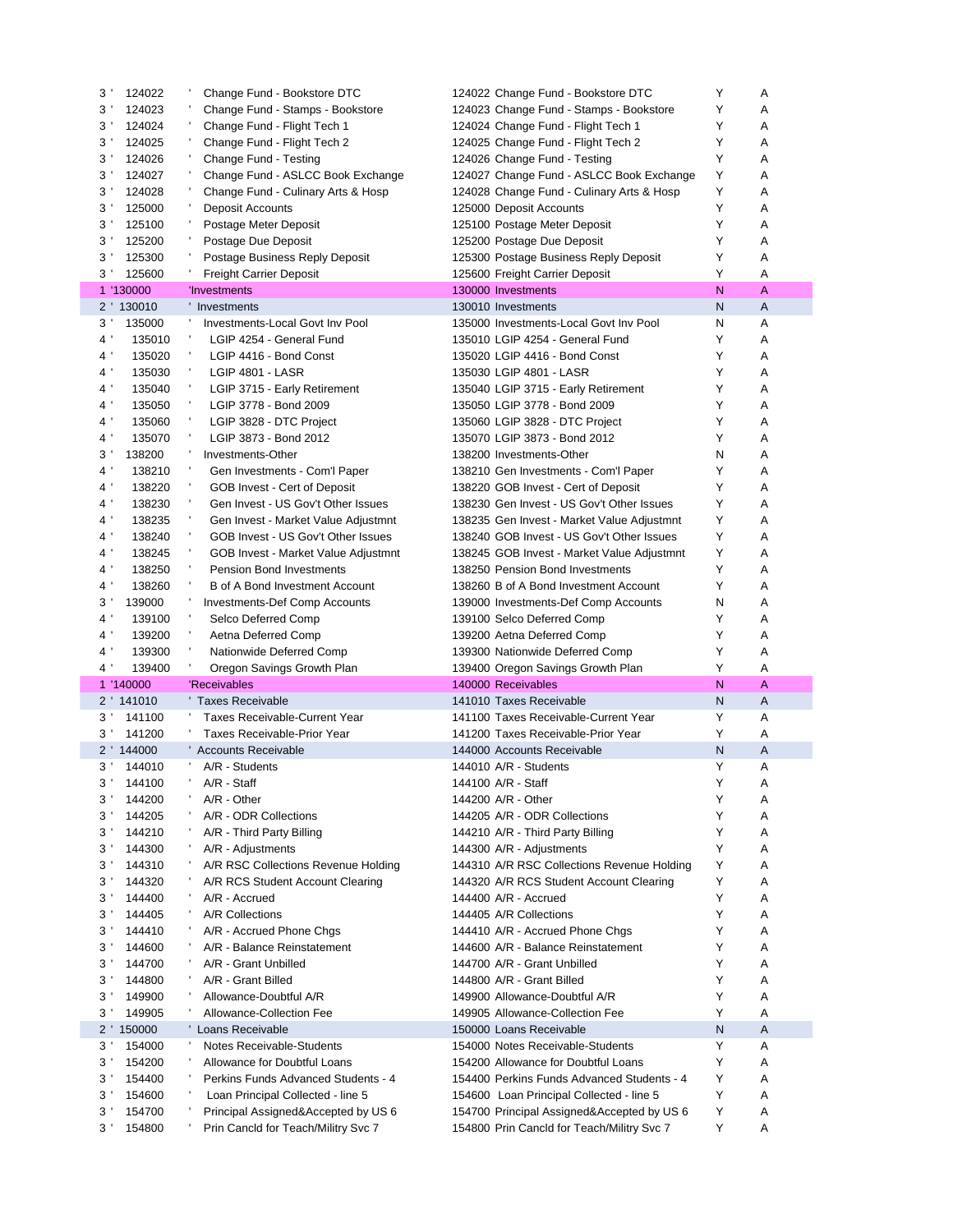| 3'<br>154810                                       | Prin Cancld for Certain Teaching 8                                    | 154810 Prin Cancld for Certain Teaching 8                                    | Υ      | Α              |
|----------------------------------------------------|-----------------------------------------------------------------------|------------------------------------------------------------------------------|--------|----------------|
| 3<br>154820                                        | Prin Cancld All Other Teachg Srvc 9                                   | 154820 Prin Cancld All Other Teachg Srvc 9                                   | Y      | Α              |
| 3<br>154830                                        | Prin Cancld Military Svc After 7/72                                   | 154830 Prin Cancld Military Svc After 7/72                                   | Y      | Α              |
| 154840<br>$3^{\prime}$                             | <b>Prin Cancid Volunteer Srvc-line 11</b>                             | 154840 Prin Cancld Volunteer Srvc -line 11                                   | Y      | A              |
| 3<br>154850                                        | Prin Cancld Law Enforcement line 12                                   | 154850 Prin Cancld Law Enforcement line 12                                   | Y      | A              |
| 3<br>154860                                        | Prin Cncld Child/Family Intryntn 13                                   | 154860 Prin Cncld Child/Family Intryntn 13                                   | Y      | Α              |
| 3<br>154870                                        | Prin Cancld Nurse Med Tech Srvc 14                                    | 154870 Prin Cancld Nurse Med Tech Srvc 14                                    | Υ      | A              |
| 3'<br>154871                                       | Prin Cancld Pre-K/Childcare line 15                                   | 154871 Prin Cancld Pre-K/Childcare line 15                                   | Υ      | Α              |
| 3'<br>154878                                       | Prin Cancld Speech/Lang - line 20                                     | 154878 Prin Cancld Speech/Lang - line 20                                     | Y      | Α              |
| 3'<br>154880                                       | Prin Cancld Death/Disabilty line 21                                   | 154880 Prin Cancld Death/Disabilty line 21                                   | Y      | Α              |
| 3'<br>154900                                       | Prin Cancld Bankruptcy line 23                                        | 154900 Prin Cancld Bankruptcy line 23                                        | Υ      | Α              |
| 3 <sup>1</sup>                                     | л,                                                                    |                                                                              | Υ      | A              |
| 154930                                             | Perkins Loan Prinpl Adjust-Other 26                                   | 154930 Perkins Loan Prinpl Adjust-Other 26                                   |        |                |
| 2 ' 155000                                         | ' Accrued Interest                                                    | 155000 Accrued Interest                                                      | N      | $\overline{A}$ |
| $3^{\prime}$<br>155500                             | <b>Accrued Interest Receivable</b>                                    | 155500 Accrued Interest Receivable                                           | Y      | Α              |
| 1 '160000                                          | 'Inventories                                                          | 160000 Inventories                                                           | N      | A              |
| 2 ' 160010                                         | ' Inventories                                                         | 160010 Inventories                                                           | N      | A              |
| 3'<br>161100                                       | Inventory-Books-New                                                   | 161100 Inventory-Books-New                                                   | Υ      | Α              |
| 3'<br>161900                                       | <b>Inventory-Other Books</b>                                          | 161900 Inventory-Other Books                                                 | Y      | Α              |
| 3<br>162000                                        | Inventory-General Merchandise                                         | 162000 Inventory-General Merchandise                                         | Υ      | Α              |
| 169000<br>3'                                       | Inventory-Other Items                                                 | 169000 Inventory-Other Items                                                 | Υ      | Α              |
| 1 '170000                                          | 'Due From Other Funds                                                 | 170000 Due From Other Funds                                                  | N      | $\overline{A}$ |
| 2 ' 170110                                         | Due From Other Funds                                                  | 170110 Due From Other Funds                                                  | N      | A              |
| 3 <sup>1</sup><br>170120                           | Due From Other Funds                                                  | 170120 Due From Other Funds                                                  | Y      | Α              |
| 1 '172000                                          | 'Other Assets                                                         | 172000 Other Assets                                                          | N      | A              |
| 2 ' 172110                                         | ' Other Assets                                                        | 172110 Other Assets                                                          | N      | A              |
| $3^{\prime}$<br>172115                             | <b>Prepaid Expenses</b>                                               | 172115 Prepaid Expenses                                                      | Y      | A              |
| 3<br>172120                                        | <b>Deferred Expenses</b>                                              | 172120 Deferred Expenses                                                     | Y      | Α              |
| 1 '180010                                          | 'Fixed Assets                                                         | 180010 Fixed Assets                                                          | N      | A              |
|                                                    |                                                                       |                                                                              |        |                |
| 2 ' 180020                                         | ' Fixed Assets                                                        | 180020 Fixed Assets                                                          | N      | A              |
| $3^{\prime}$<br>187000                             | Land & Buildings                                                      | 187000 Land & Buildings                                                      | Y      | A              |
| 3<br>189100                                        | Equipment                                                             | 189100 Equipment                                                             | Y      | Α              |
|                                                    |                                                                       |                                                                              |        |                |
| 3<br>189200                                        | <b>Titan Store - Rental Books</b>                                     | 189200 Titan Store - Rental Books                                            | Υ      | Α              |
| 3'<br>189900                                       | t,<br><b>Accumulated Depreciation</b>                                 | 189900 Accumulated Depreciation                                              | Y      | Α              |
| 1 '190000                                          | 'Other Debits                                                         | 190000 Other Debits                                                          | N      | $\overline{A}$ |
| $2^{\prime}$<br>191010                             | ' Other Debits                                                        | 191010 Other Debits                                                          | N      | A              |
| 3'<br>191100                                       | л.<br><b>Other Debits</b>                                             | 191100 Other Debits                                                          | Y      | Α              |
| 1 '192000                                          | 'Amount Provided for Gen L/T Debt                                     | 192000 Amount Provided for Gen L/T Debt                                      | N      | A              |
| 2 ' 192010                                         | Amount Provided for Gen L/T Debt                                      | 192010 Amount Provided for Gen L/T Debt                                      | N      | $\overline{A}$ |
| $3^{\prime}$<br>192100                             | <b>Provision for Bond Retirement</b>                                  | 192100 Provision for Bond Retirement                                         | Υ      | Α              |
| 3<br>192200                                        | Provision for Capital Leases                                          | 192200 Provision for Capital Leases                                          | Υ      | Α              |
| $3^{\prime}$<br>192300                             | Provision for Vacation Pay                                            | 192300 Provision for Vacation Pay                                            | Υ      | Α              |
| 3 <sup>1</sup><br>192400                           | <b>Provision for Retirement Benefits</b>                              | 192400 Provision for Retirement Benefits                                     | Υ      | Α              |
|                                                    |                                                                       |                                                                              | Υ      |                |
| 3 <sup>1</sup><br>192500                           | Provision for Due From Other Funds                                    | 192500 Provision for Due From Other Funds                                    |        | Α              |
| 1 '211000                                          | 'Accounts Payable                                                     | 211000 Accounts Payable                                                      | N      | A              |
| 2 211010                                           | Accounts Payable                                                      | 211010 Accounts Payable                                                      | N      | Α              |
| 3'<br>211100                                       | <b>Accounts Payable</b>                                               | 211100 Accounts Payable                                                      | Y      | Α              |
| 3'<br>211150                                       | A/P Clearing Account                                                  | 211150 A/P Clearing Account                                                  | Υ      | Α              |
| 3<br>211160                                        | F/A Clearing Account                                                  | 211160 F/A Clearing Account                                                  | Υ      | Α              |
| 3'<br>211170                                       | A/P Suspense Account                                                  | 211170 A/P Suspense Account                                                  | Υ      | Α              |
| 211200<br>3 <sup>1</sup>                           | A/P - Accrued                                                         | 211200 A/P - Accrued                                                         | Υ      | Α              |
| 3'<br>211300                                       | A/P - Retainage Account                                               | 211300 A/P - Retainage Account                                               | N      | Α              |
| 4 '<br>211301                                      | <b>Hyland Const Retainage Acct</b>                                    | 211301 Hyland Const Retainage Acct                                           | Υ      | Α              |
| 4 <sup>1</sup><br>211302                           | <b>Chambers Const Retainage Acct</b>                                  | 211302 Chambers Const Retainage Acct                                         | Υ      | Α              |
| 3'<br>211400                                       | A/P - Lumens Deposits                                                 | 211400 A/P - Lumens Deposits                                                 | Υ      | Α              |
| 3'<br>211500                                       | Trust Account - Other                                                 | 211500 Trust Account - Other                                                 | Y      | Α              |
| 3<br>211600                                        | A/P - Deposits                                                        | 211600 A/P - Deposits                                                        | Υ      | Α              |
| 3'<br>211601                                       | <b>WES Holding Account</b>                                            | 211601 WES Holding Account                                                   | Υ      | Α              |
| 211602<br>3 <sup>1</sup>                           | Machiko Shirai Agency Account                                         | 211602 Machiko Shirai Agency Account                                         | Υ      | Α              |
| 3'<br>211603                                       | <b>Accrued ASA Tuition Waiver Agreemnt</b>                            | 211603 Accrued ASA Tuition Waiver Agreemnt                                   | Υ      | Α              |
| 3 <sup>1</sup><br>211605                           |                                                                       |                                                                              | Υ      | Α              |
|                                                    | <b>Continuing Education Vouchers</b>                                  | 211605 Continuing Education Vouchers                                         |        |                |
| 3<br>211610                                        | <b>Titan Court Security Deposits</b>                                  | 211610 Titan Court Security Deposits                                         | Υ      | Α              |
| 3 <sup>1</sup><br>211620                           | <b>Titan Court Prepaid Rent</b>                                       | 211620 Titan Court Prepaid Rent                                              | Y      | Α              |
| 3 <sup>1</sup><br>211630<br>$3^{\prime}$<br>211700 | <b>Titan Court Accounts Payable</b><br>Trust Deposits-Clubs/Other Org | 211630 Titan Court Accounts Payable<br>211700 Trust Deposits-Clubs/Other Org | Υ<br>N | Α<br>Α         |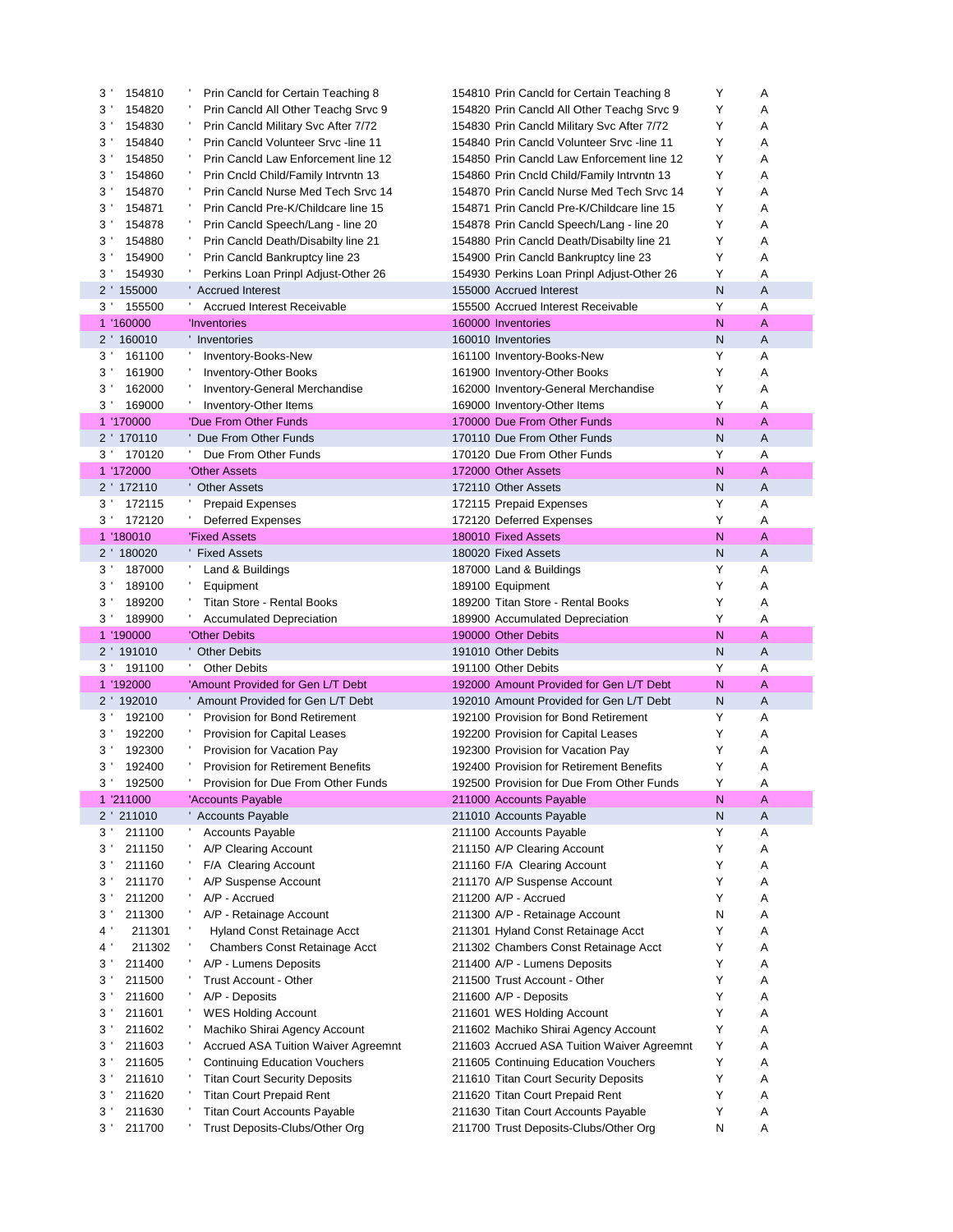| 4 <sup>1</sup>  | 211701     |         | Native American Student Assoc                | 211701 Native American Student Assoc       | Y | Α |
|-----------------|------------|---------|----------------------------------------------|--------------------------------------------|---|---|
| $4^{\prime}$    | 211702     |         | POW WOW Fund                                 | 211702 POW WOW Fund                        | Y | Α |
| $4$ '           | 211703     |         | Management Team Employees                    | 211703 Management Team Employees           | Y | Α |
| 4 <sup>1</sup>  | 211704     | л.      | Sigma Zeta Phi Theta Kappa                   | 211704 Sigma Zeta Phi Theta Kappa          | Υ | A |
| 4 <sup>1</sup>  | 211705     |         | <b>LCC Faculty Association</b>               | 211705 LCC Faculty Association             | Y | Α |
| 4 '             | 211706     | ÷       | <b>LCC AFT Revolving Account</b>             | 211706 LCC AFT Revolving Account           | Υ | Α |
| 4 <sup>1</sup>  | 211707     | л,      | Chinuk Wawa Club                             | 211707 Chinuk Wawa Club                    | Y | Α |
| $4^{\prime}$    | 211708     |         | <b>Muslim Student Association</b>            | 211708 Muslim Student Association          | Y | Α |
| 4 <sup>1</sup>  | 211709     |         | <b>LCC Food Service Club</b>                 | 211709 LCC Food Service Club               | Y | A |
| 4 <sup>1</sup>  | 211710     | л,      | Spectrum Vocal Jazz                          | 211710 Spectrum Vocal Jazz                 | Y | Α |
| 4 <sup>1</sup>  | 211711     |         | Anime and Manga Club                         | 211711 Anime and Manga Club                | Y | A |
| $4^{\prime}$    | 211712     |         | Nat Society of Leadership & Success          | 211712 Nat Society of Leadership & Success | Y | Α |
| 4 <sup>1</sup>  | 211713     | л,      | AAWCJC-LCC Chapter                           | 211713 AAWCJC-LCC Chapter                  | Y | A |
| $4^{\prime}$    | 211714     | л,      | YAL                                          | 211714 YAL                                 | Y | A |
| $4^{\prime}$    | 211715     | ÷       | <b>LCC Fitness Training Club</b>             | 211715 LCC Fitness Training Club           | Y | Α |
| $4^{\prime}$    | 211716     |         | <b>ASLCC Women's Program</b>                 | 211716 ASLCC Women's Program               | Y | A |
| $4^{\prime}$    | 211717     |         | <b>French Club</b>                           | 211717 French Club                         | Y | A |
| 4 <sup>1</sup>  | 211718     |         | Film Club                                    | 211718 Film Club                           | Y | Α |
| $4^{\prime}$    | 211720     | ÷       | <b>LCC Student Nurses Association</b>        | 211720 LCC Student Nurses Association      | Y | A |
| $4$ $^{\prime}$ | 211721     |         | LCC Table Tennis Club                        | 211721 LCC Table Tennis Club               | Y | Α |
| 4 <sup>1</sup>  | 211722     | л.      | <b>ASLCC Snack Express</b>                   | 211722 ASLCC Snack Express                 | Y | A |
| 4 <sup>1</sup>  | 211724     | ٠       | National Soc of Prof Engr                    | 211724 National Soc of Prof Engr           | Y | Α |
| 4 <sup>1</sup>  | 211725     | л,      |                                              |                                            | Y | Α |
| 4 <sup>1</sup>  |            | л,      | SADHA Dental Hygiene<br>Art & Story Alliance | 211725 SADHA Dental Hygiene                | Y | Α |
| 4 <sup>1</sup>  | 211726     |         |                                              | 211726 Art & Story Alliance                | Y |   |
|                 | 211727     |         | <b>Student Art Association</b>               | 211727 Student Art Association             |   | Α |
| 4 <sup>1</sup>  | 211728     |         | <b>LCC Dance Club</b>                        | 211728 LCC Dance Club                      | Y | А |
| 4 <sup>1</sup>  | 211729     |         | <b>Titans Philosophy Club</b>                | 211729 Titans Philosophy Club              | Υ | Α |
| $4\,$ '         | 211730     | ÷<br>л, | <b>Digital Drawing Club</b>                  | 211730 Digital Drawing Club                | Y | Α |
| $4^{\prime}$    | 211731     |         | <b>LCC Photography Club</b>                  | 211731 LCC Photography Club                | Υ | Α |
| $4^{\prime}$    | 211732     |         | Human Services Club                          | 211732 Human Services Club                 | Y | А |
| 4 '             | 211735     | ÷       | <b>Titan Fencing Club</b>                    | 211735 Titan Fencing Club                  | Y | A |
| 4 <sup>1</sup>  | 211738     |         | International Student Club                   | 211738 International Student Club          | Y | Α |
| $4^{\prime}$    | 211739     | ٠       | Psych Club                                   | 211739 Psych Club                          | Y | Α |
| 4 <sup>1</sup>  | 211740     |         | Lane Students for Bernie Sanders             | 211740 Lane Students for Bernie Sanders    | Y | A |
| 4 <sup>1</sup>  | 211741     |         | Veterans Club of LCC                         | 211741 Veterans Club of LCC                | Y | Α |
| 4 <sup>1</sup>  | 211742     |         | <b>Student Production</b>                    | 211742 Student Production                  | Y | A |
| $4^{\prime}$    | 211743     | л,      | Green Science Club                           | 211743 Green Science Club                  | Y | Α |
| $4^{\prime}$    | 211744     | л.      | <b>MEChA</b>                                 | 211744 MEChA                               | Y | A |
| $4^{\prime}$    | 211745     | л,      | Religious & Spiritual Diversity              | 211745 Religious & Spiritual Diversity     | Y | Α |
| $4^{\prime}$    | 211746     | л,      | <b>LCC Jazz Club</b>                         | 211746 LCC Jazz Club                       | Y | Α |
| $4^{\prime}$    | 211747     |         | Lane Geology Club                            | 211747 Lane Geology Club                   | Y | Α |
| 4 <sup>1</sup>  | 211748     | л,      | <b>Electronics Engineering Tech Club</b>     | 211748 Electronics Engineering Tech Club   | Y | A |
| $4^{\prime}$    | 211749     |         | ADDA Club                                    | 211749 ADDA Club                           | Y | Α |
| 4 <sup>1</sup>  | 211752     |         | <b>LCC Nursing Student Pinning</b>           | 211752 LCC Nursing Student Pinning         | Υ | A |
| 4 <sup>1</sup>  | 211754     |         | Speech Club                                  | 211754 Speech Club                         | Y | Α |
| 4 <sup>1</sup>  | 211755     |         | Rachel Nice Fellowship                       | 211755 Rachel Nice Fellowship              | Υ | Α |
| 4 <sup>1</sup>  | 211756     |         | <b>Titan Disc Golf Club</b>                  | 211756 Titan Disc Golf Club                | Y | Α |
| 4 <sup>1</sup>  | 211757     |         | <b>Parent-Family Conference</b>              | 211757 Parent-Family Conference            | Υ | Α |
| 4 <sup>1</sup>  | 211758     |         | Sustainable Living Skills Council            | 211758 Sustainable Living Skills Council   | Y | Α |
| 4 <sup>1</sup>  | 211759     |         | Rainy Day Pantry                             | 211759 Rainy Day Pantry                    | Υ | Α |
| 4 '             | 211760     |         | Lane Women In Technology                     | 211760 Lane Women In Technology            | Y | Α |
| 4 '             | 211762     |         | <b>Outdoor Adventure Club</b>                | 211762 Outdoor Adventure Club              | Υ | Α |
| 4 <sup>1</sup>  | 211766     |         | <b>Ceramics Club</b>                         | 211766 Ceramics Club                       | Υ | Α |
| 4 '             | 211767     |         | Sigma Chi Eta Honors                         | 211767 Sigma Chi Eta Honors                | Υ | Α |
| 4 <sup>1</sup>  | 211768     |         | Drone and R/C Club                           | 211768 Drone and R/C Club                  | Υ | Α |
| 4 '             | 211769     |         | Early Childhood Education Club               | 211769 Early Childhood Education Club      | Y | Α |
| 4 <sup>1</sup>  | 211770     |         | Lane Super Smash Club                        | 211770 Lane Super Smash Club               | Υ | Α |
| 4 <sup>1</sup>  | 211771     |         | <b>NW Collegiate Ministries Club</b>         | 211771 NW Collegiate Ministries Club       | Υ | Α |
| 4 <sup>1</sup>  | 211799     |         | <b>Student Clubs Community Donations</b>     | 211799 Student Clubs Community Donations   | Υ | Α |
| 3'              | 212100     |         | Professional Dev Repay                       | 212100 Professional Dev Repay              | Υ | Α |
| 3'              | 212200     |         | <b>Unclaimed Property</b>                    | 212200 Unclaimed Property                  | Y | Α |
| $3^{\prime}$    | 212300     |         | <b>Follett Deferred Billing</b>              | 212300 Follett Deferred Billing            | Y | Α |
|                 | 2 ' 213000 |         | <b>Clearing Accounts</b>                     | 213000 Clearing Accounts                   | N | A |
| $3^{\prime}$    | 213010     |         | A/R Student Clearing                         | 213010 A/R Student Clearing                | Y | Α |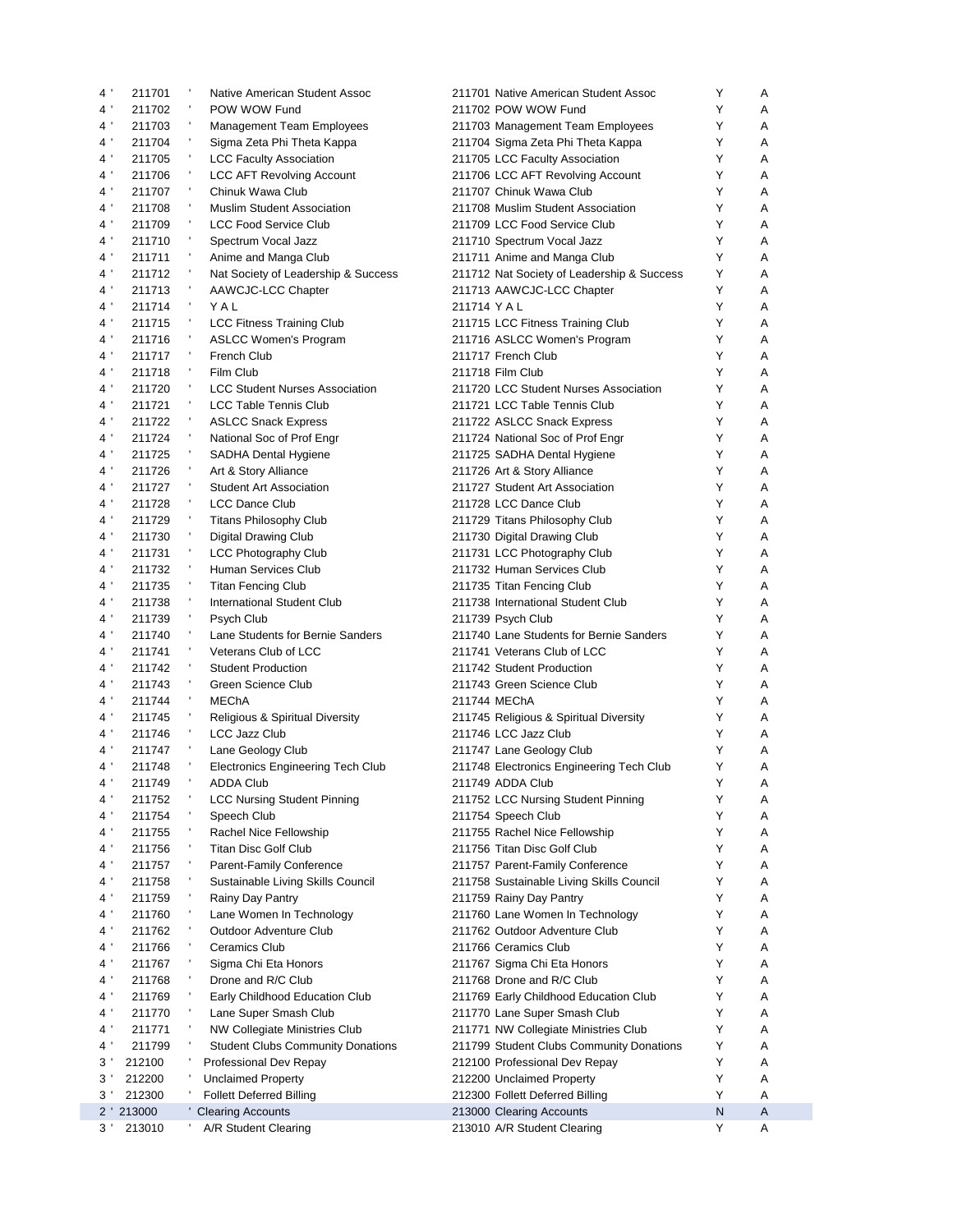| 3'             | 213015    |    | A/R Student Clrng-Childcare Res Cnt       |              | 213015 A/R Student Clrng-Childcare Res Cnt                     | Y      | Α |
|----------------|-----------|----|-------------------------------------------|--------------|----------------------------------------------------------------|--------|---|
| 3 <sup>1</sup> | 213020    |    | A/R Non-Student Clearing                  |              | 213020 A/R Non-Student Clearing                                | Υ      | Α |
| $3^{\prime}$   | 213030    |    | A/R Grant Clearing                        |              | 213030 A/R Grant Clearing                                      | Υ      | Α |
| 3 <sup>1</sup> | 213040    |    | <b>Fringe Benefit Clearing</b>            |              | 213040 Fringe Benefit Clearing                                 | Υ      | Α |
| 3 <sup>1</sup> | 213050    |    | <b>Financial Aid Clearing</b>             |              | 213050 Financial Aid Clearing                                  | Υ      | Α |
| 3 <sup>1</sup> | 213060    |    | <b>Payroll Clearing</b>                   |              | 213060 Payroll Clearing                                        | Υ      | Α |
| 3'             | 213070    |    | Title IV - F/A Clearing                   |              | 213070 Title IV - F/A Clearing                                 | Υ      | Α |
| $3^{\prime}$   | 213080    |    | Sponsored Accounts Clearing               |              | 213080 Sponsored Accounts Clearing                             | Υ      | A |
|                | 1 '214000 |    | 'Salaries and Wages Payable               |              | 214000 Salaries and Wages Payable                              | N      | A |
|                | 2 214010  |    | Salaries and Wages Payable                |              | 214010 Salaries and Wages Payable                              | N      | Α |
| 3 <sup>1</sup> | 214100    |    | <b>Accrued Salary/Wages</b>               |              | 214100 Accrued Salary/Wages                                    | Υ      | Α |
| $3^{\prime}$   | 214300    |    | Accrd Salary-Clssfd Emp                   |              | 214300 Accrd Salary-Clssfd Emp                                 | Υ      | Α |
| $3^{\prime}$   | 214500    |    | Accrd Salary-12 Mo Faculty                |              | 214500 Accrd Salary-12 Mo Faculty                              | Υ      | Α |
|                |           |    |                                           |              |                                                                | Υ      | Α |
| $3^{\prime}$   | 214600    |    | <b>Accrd Salary-Other Faculty</b>         |              | 214600 Accrd Salary-Other Faculty<br>214900 Accrd Salary-Other |        |   |
| 3'             | 214900    |    | <b>Accrd Salary-Other</b>                 |              |                                                                | Υ      | Α |
| $3^{\prime}$   | 219100    |    | Payroll Midmonth Draw                     |              | 219100 Payroll Midmonth Draw                                   | Υ      | A |
|                | 1 '220000 |    | 'Payroll Liabilities                      |              | 220000 Payroll Liabilities                                     | N      | A |
|                | 2 220100  |    | <b>Payroll Liabilities</b>                |              | 220100 Payroll Liabilities                                     | N      | Α |
| 3 <sup>1</sup> | 221000    | л, | <b>FICA Payable</b>                       |              | 221000 FICA Payable                                            | Υ      | Α |
| 3 <sup>1</sup> | 221300    |    | <b>FICA Medicare Payable</b>              |              | 221300 FICA Medicare Payable                                   | Y      | Α |
| $3^{\prime}$   | 222000    |    | Fed Income Tax W/H Payable                |              | 222000 Fed Income Tax W/H Payable                              | Υ      | А |
| $3^{\prime}$   | 222500    |    | Fed Earned Inc Credit W/H                 |              | 222500 Fed Earned Inc Credit W/H                               | Υ      | Α |
| 3'             | 223000    |    | State Income Tax W/H Payable              |              | 223000 State Income Tax W/H Payable                            | Y      | Α |
| 3 <sup>1</sup> | 223500    |    | Oregon Transit Tax                        |              | 223500 Oregon Transit Tax                                      | Υ      | Α |
| $3^{\prime}$   | 224000    |    | <b>Workers Compensation Payable</b>       |              | 224000 Workers Compensation Payable                            | Υ      | Α |
| 3 <sup>1</sup> | 225200    |    | PERS-Employee Pickup Payable              |              | 225200 PERS-Employee Pickup Payable                            | Υ      | Α |
| 3 <sup>1</sup> | 225300    |    | PERS-Employer Tax Payable                 |              | 225300 PERS-Employer Tax Payable                               | Y      | Α |
| 3 <sup>1</sup> | 225400    |    | PERS-Additional-Current Year              |              | 225400 PERS-Additional-Current Year                            | Y      | Α |
| 3 <sup>1</sup> | 225500    |    | PERS-Additional-Prior Year                |              | 225500 PERS-Additional-Prior Year                              | Y      | Α |
| 3 <sup>1</sup> | 225600    |    | PERS-Withdrawal Payback                   |              | 225600 PERS-Withdrawal Payback                                 | Υ      | Α |
| $3^{\prime}$   | 226100    |    | OEBB Faculty Employee (EE)                |              | 226100 OEBB Faculty Employee (EE)                              | Y      | Α |
| 3'             | 226200    |    | OEBB Faculty Employer (ER)                |              | 226200 OEBB Faculty Employer (ER)                              | Y      | Α |
| $3^{\prime}$   | 226300    |    | <b>OEBB Retired Faculty Employee (EE)</b> |              | 226300 OEBB Retired Faculty Employee (EE)                      | Y      | Α |
| $3^{\prime}$   | 226400    |    | <b>OEBB Retired Faculty Employer (ER)</b> |              | 226400 OEBB Retired Faculty Employer (ER)                      | Y      | Α |
| $3^{\prime}$   | 231000    |    | <b>Annuity/Salary Reduction Payable</b>   |              | 231000 Annuity/Salary Reduction Payable                        | N      | Α |
| 4 <sup>1</sup> | 231010    | ٠  | Voya                                      | 231010 Voya  |                                                                | Υ      | Α |
| 4 <sup>1</sup> | 231020    |    | <b>Annuity Premium Reserve</b>            |              | 231020 Annuity Premium Reserve                                 | Υ      | A |
| 4 <sup>1</sup> | 231030    | ٠  | <b>Fidelity Ret Sys</b>                   |              | 231030 Fidelity Ret Sys                                        | Υ      | Α |
| $4^{\prime}$   | 231040    | л, | AXA Equitable                             |              | 231040 AXA Equitable                                           | Υ      | Α |
| 4 <sup>1</sup> | 231050    | ÷  | Western United                            |              | 231050 Western United                                          | Υ      | Α |
| $4^{\prime}$   | 231060    |    | Great American                            |              | 231060 Great American                                          | Υ      | Α |
| $4^{\prime}$   | 231070    | ٠  | Ameriprise Financial                      |              | 231070 Ameriprise Financial                                    | Υ      | A |
| $4^{\prime}$   | 231080    |    | <b>Security Benefit</b>                   |              | 231080 Security Benefit                                        | Y      | Α |
|                |           | ÷, |                                           |              |                                                                |        |   |
| $4^{\prime}$   | 231090    |    | State Bond & Mortgage Life                |              | 231090 State Bond & Mortgage Life                              | Υ<br>Y | A |
| 4 <sup>1</sup> | 231100    | л, | Valic                                     | 231100 Valic |                                                                |        | Α |
| 4 <sup>1</sup> | 231110    |    | Jackson National                          |              | 231110 Jackson National                                        | Y      | Α |
| 4 <sup>1</sup> | 231120    |    | Northern Life - TSA                       |              | 231120 Northern Life - TSA                                     | Υ      | Α |
| 4 <sup>1</sup> | 231130    |    | Lincoln Financial                         |              | 231130 Lincoln Financial                                       | Y      | Α |
| 4 <sup>1</sup> | 231140    |    | Peoples Benefit Life Ins Co               |              | 231140 Peoples Benefit Life Ins Co                             | Υ      | Α |
| 4'             | 231150    |    | <b>Thrivent Financial</b>                 |              | 231150 Thrivent Financial                                      | Y      | Α |
| $4^{\prime}$   | 231160    | ٠  | Janus                                     |              | 231160 Janus                                                   | Y      | Α |
| 4'             | 231170    | J. | <b>Calvert Group</b>                      |              | 231170 Calvert Group                                           | Y      | Α |
| 4 <sup>1</sup> | 231180    |    | American Century                          |              | 231180 American Century                                        | Y      | Α |
| 4'             | 231190    |    | American Funds Service Co                 |              | 231190 American Funds Service Co                               | Υ      | Α |
| 4'             | 231200    |    | <b>Tiaa Cref</b>                          |              | 231200 Tiaa Cref                                               | Y      | Α |
| 4 <sup>1</sup> | 231205    |    | Vanguard                                  |              | 231205 Vanguard                                                | Y      | Α |
| 4 <sup>1</sup> | 231210    |    | <b>Foresters Financial</b>                |              | 231210 Foresters Financial                                     | Y      | Α |
| $3^{\prime}$   | 238000    |    | Def Comp Salary Reductions                |              | 238000 Def Comp Salary Reductions                              | N      | Α |
| 4 <sup>1</sup> | 238100    |    | Selco Deferred Comp Sal Reduct            |              | 238100 Selco Deferred Comp Sal Reduct                          | Y      | Α |
| 4 <sup>1</sup> | 238200    | ÷  | <b>ING Deferred Comp Sal Reduct</b>       |              | 238200 ING Deferred Comp Sal Reduct                            | Y      | Α |
| 4 <sup>1</sup> | 238300    |    | Nationwide Def Comp Sal Reduct            |              | 238300 Nationwide Def Comp Sal Reduct                          | Y      | Α |
| $4^{\circ}$    | 238400    |    | Oregon Savings Growth PI Sal Reduct       |              | 238400 Oregon Savings Growth PI Sal Reduct                     | Y      | Α |
| $3^{\prime}$   | 241000    | ٠  | Insurance Deductions Payable              |              | 241000 Insurance Deductions Payable                            | N      | Α |
| 4'             | 241010    |    | Lincoln Financial Life/LTD                |              | 241010 Lincoln Financial Life/LTD                              | Y      | Α |
|                |           |    |                                           |              |                                                                |        |   |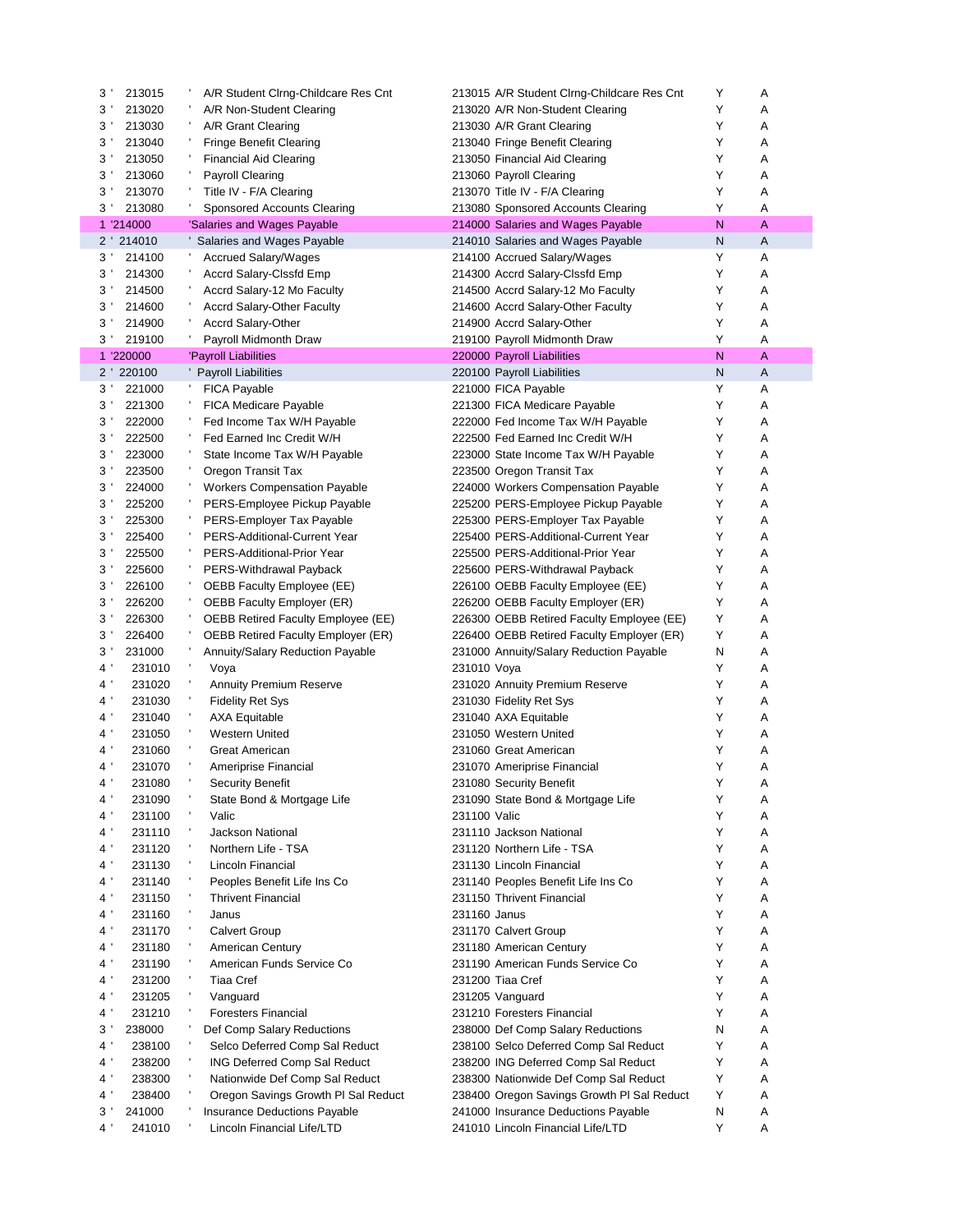| 4'<br>241020                                     | <b>Blue Cross/Blue Shield</b>                                | 241020 Blue Cross/Blue Shield                                       | Y      | Α      |
|--------------------------------------------------|--------------------------------------------------------------|---------------------------------------------------------------------|--------|--------|
| $4^{\prime}$<br>241030                           | Polestar                                                     | 241030 Polestar                                                     | Y      | Α      |
| $4^{\prime}$<br>241031                           | ٠<br>Pacific Source                                          | 241031 Pacific Source                                               | Y      | Α      |
| $4^{\prime}$<br>241032                           | л,<br>ODS                                                    | 241032 ODS                                                          | Y      | Α      |
| $4^{\prime}$<br>242010                           | ÷<br>Dependent Life Insurance                                | 242010 Dependent Life Insurance                                     | Y      | Α      |
| 4'<br>242020                                     | Standard Life-Supplemental                                   | 242020 Standard Life-Supplemental                                   | Y      | Α      |
| $4^{\prime}$<br>242030                           | Classified - Insurance                                       | 242030 Classified - Insurance                                       | Y      | Α      |
| $4^{\prime}$<br>242040                           | Faculty - Self Pay                                           | 242040 Faculty - Self Pay                                           | Y      | Α      |
| $4^{\prime}$<br>242050                           | Management - Self Pay                                        | 242050 Management - Self Pay                                        | Y      | Α      |
| 4 <sup>1</sup><br>242060                         | ÷<br>Long Term Care                                          | 242060 Long Term Care                                               | Y      | A      |
| 3'<br>250100                                     | P/R Deduct - Garnishment                                     | 250100 P/R Deduct - Garnishment                                     | Y      | A      |
| $3^{\prime}$<br>250200                           | P/R Deduct - Support Payment                                 | 250200 P/R Deduct - Support Payment                                 | Y      | Α      |
| $3^{\prime}$<br>250300                           | P/R Deduct - Development Fund                                | 250300 P/R Deduct - Development Fund                                | Υ      | A      |
| $3^{\prime}$<br>250400                           | P/R Deduct - Employee Health Clinic                          | 250400 P/R Deduct - Employee Health Clinic                          | Υ      | Α      |
| 3'<br>251000                                     | P/R Deduct - LCC Pay/Acct                                    | 251000 P/R Deduct - LCC Pay/Acct                                    | N      | Α      |
| 4 <sup>1</sup><br>251010                         | Othr P/R Deduct - LCC Pay/Acct                               | 251010 Othr P/R Deduct - LCC Pay/Acct                               | Y      | A      |
| 4 <sup>1</sup><br>251020                         | ٠<br>Friends of the Library                                  | 251020 Friends of the Library                                       | Y      | Α      |
| 4 <sup>1</sup><br>251030                         | ٠<br>United Way P/R Deducts Payable                          | 251030 United Way P/R Deducts Payable                               | Y      | Α      |
| 4 <sup>1</sup><br>251040                         | J.                                                           |                                                                     | Y      | A      |
|                                                  | <b>LCC Payment on Account</b>                                | 251040 LCC Payment on Account                                       |        |        |
| 4 <sup>1</sup><br>251050                         | <b>LCCEF-Clssfd Union Dues</b><br>٠                          | 251050 LCCEF-Clssfd Union Dues                                      | Y      | Α      |
| 4'<br>251060                                     | <b>LCCEF-Clssfd Fair Share</b><br>٠                          | 251060 LCCEF-Clssfd Fair Share                                      | Y      | Α      |
| $4^{\prime}$<br>251065                           | COPE PAC<br>÷                                                | 251065 COPE PAC                                                     | Y      | Α      |
| 4'<br>251070                                     | <b>LCCEA - Faculty Union Dues</b>                            | 251070 LCCEA - Faculty Union Dues                                   | Y      | Α      |
| $4^{\prime}$<br>251075                           | <b>OEA/NEA - Faculty Dues</b>                                | 251075 OEA/NEA - Faculty Dues                                       | Y      | Α      |
| 4'<br>251080                                     | LCCEA - Faculty OEA PIE PAC                                  | 251080 LCCEA - Faculty OEA PIE PAC                                  | Υ      | Α      |
| $4^{\prime}$<br>251090                           | <b>KLCC Payroll Deduction</b>                                | 251090 KLCC Payroll Deduction                                       | Y      | Α      |
| $3^{\prime}$<br>251600                           | P/R Deduct - Other                                           | 251600 P/R Deduct - Other                                           | Y      | A      |
| 1 '260000                                        | 'Current Portion of L/T Liabilities                          | 260000 Current Portion of L/T Liabilities                           | N      | A      |
| 2 ' 261000                                       | Current Portion of L/T Liabilities                           | 261000 Current Portion of L/T Liabilities                           | N      | Α      |
| $3^{\prime}$<br>262000                           | <b>Current Liabilities-Vacation Pay</b>                      | 262000 Current Liabilities-Vacation Pay                             | Y      | Α      |
| 3<br>263000                                      | <b>Current Liabilities-Bonds</b>                             | 263000 Current Liabilities-Bonds                                    | Y      | Α      |
| $3^{\prime}$<br>269000                           | <b>Other Current Liabilities</b>                             | 269000 Other Current Liabilities                                    | Y      | A      |
|                                                  |                                                              |                                                                     |        |        |
| 1 '280000                                        | 'Deferred Revenue                                            | 280000 Deferred Revenue                                             | N      | A      |
| 2 280110                                         | <b>Deferred Revenue</b>                                      | 280110 Deferred Revenue                                             | N      | A      |
| 3 <sup>1</sup><br>281000                         | Unearned Grant/Cont Revenue                                  | 281000 Unearned Grant/Cont Revenue                                  | Y      | Α      |
| $3^{\prime}$<br>282000                           | <b>Unearned Tuition/Fees</b>                                 | 282000 Unearned Tuition/Fees                                        | Y      | A      |
| $3^{\prime}$<br>282100                           | <b>EMC Unearned Tuition/Fees</b>                             | 282100 EMC Unearned Tuition/Fees                                    | Y      | Α      |
| $3^{\prime}$<br>283000                           | Def Rev-Gift Certificate Sales                               | 283000 Def Rev-Gift Certificate Sales                               | Y      | A      |
| $3^{\prime}$<br>288000                           | <b>Deferred Credits</b>                                      | 288000 Deferred Credits                                             | Υ      | Α      |
| 1 '289000                                        | 'Due to Other Funds                                          | 289000 Due to Other Funds                                           | N      | A      |
| 2 ' 289110                                       | Due to Other Funds                                           | 289110 Due to Other Funds                                           | N      | Α      |
| 3 <sup>1</sup><br>289200                         | л.<br>Due to Other Funds                                     | 289200 Due to Other Funds                                           | Y      | Α      |
| 1 '290100                                        | 'Non-current Liabilities                                     | 290100 Non-current Liabilities                                      | N      | А      |
|                                                  |                                                              |                                                                     |        |        |
| 2 ' 290110<br>291000<br>3'                       | Non-current Liabilities<br>Non-current Liabilities           | 290110 Non-current Liabilities<br>291000 Non-current Liabilities    | N<br>Υ | Α<br>Α |
| $3^{\prime}$<br>292000                           | NonCurrent Liab-Vac Pay                                      | 292000 NonCurrent Liab-Vac Pay                                      | Υ      | Α      |
| $3^{\prime}$<br>295000                           |                                                              |                                                                     | Υ      | Α      |
|                                                  | NonCurrent Liab-Notes Payable                                | 295000 NonCurrent Liab-Notes Payable                                |        |        |
| $3^{\prime}$<br>296000                           | Provision for Due to Other Funds                             | 296000 Provision for Due to Other Funds                             | Υ      | Α      |
| 1 '301000                                        | 'Control Accounts                                            | 301000 Control Accounts                                             | N      | Α      |
| 301010<br>$2^{\prime}$                           | <b>Control Accounts</b>                                      | 301010 Control Accounts                                             | N      | Α      |
| 301100<br>$3^{\prime}$                           | <b>Budgeted Revenue Control</b>                              | 301100 Budgeted Revenue Control                                     | N      | Α      |
| 3<br>301200                                      | <b>Actual Expense Control</b>                                | 301200 Actual Expense Control                                       | N      | Α      |
| 3'<br>301300                                     | PrYr Actual Expense Control                                  | 301300 PrYr Actual Expense Control                                  | N      | Α      |
| 3'<br>301400                                     | Labor Expense Control                                        | 301400 Labor Expense Control                                        | N      | Α      |
| 3'<br>301450                                     | Pr Yr Labor Expense Control                                  | 301450 Pr Yr Labor Expense Control                                  | N      | Α      |
| 3<br>301500                                      | <b>Encumbrance Control</b>                                   | 301500 Encumbrance Control                                          | N      | Α      |
| $3^{\prime}$<br>301600                           | <b>PrYr Encumbrance Control</b>                              | 301600 PrYr Encumbrance Control                                     | N      | Α      |
| 3 <sup>1</sup><br>301700                         | <b>Reservation Control</b>                                   | 301700 Reservation Control                                          | N      | Α      |
| 3<br>301800                                      | <b>Transfer Control</b>                                      | 301800 Transfer Control                                             | N      | Α      |
| $3^{\prime}$<br>302100                           | <b>Actual Revenue Control</b>                                | 302100 Actual Revenue Control                                       | N      | Α      |
| 3<br>302200                                      | <b>Budgeted Expense Control</b>                              | 302200 Budgeted Expense Control                                     | N      | Α      |
| 3 <sup>1</sup><br>302300                         | PrYr Budgeted Expense Control                                | 302300 PrYr Budgeted Expense Control                                | N      | Α      |
| $3^{\prime}$<br>302400<br>302500<br>$3^{\prime}$ | <b>Budgeted Labor Control</b><br>Encumbrance Reserve Account | 302400 Budgeted Labor Control<br>302500 Encumbrance Reserve Account | N<br>N | Α<br>Α |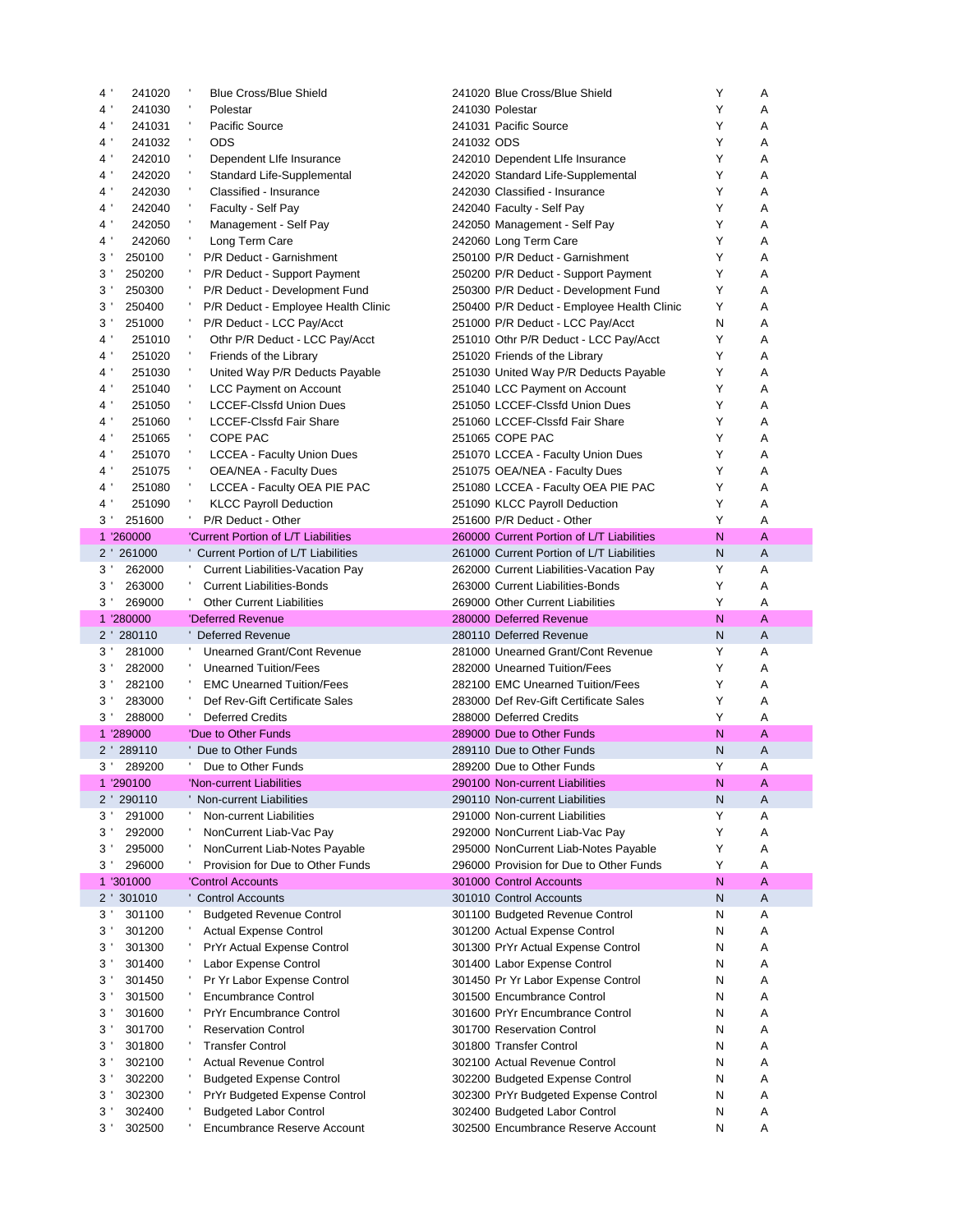| 3 <sup>1</sup><br>302600 | <b>PrYr Encumbrance Reserve Account</b>                                | 302600 PrYr Encumbrance Reserve Account        | N      | Α      |
|--------------------------|------------------------------------------------------------------------|------------------------------------------------|--------|--------|
| 3'<br>302700             | <b>Offset To Reservation Control</b>                                   | 302700 Offset To Reservation Control           | N      | Α      |
| 3'<br>302800             | <b>Budgeted Transfer Control</b>                                       | 302800 Budgeted Transfer Control               | N      | Α      |
| 3'<br>302900             | <b>Budget Change to Fund Balance</b>                                   | 302900 Budget Change to Fund Balance           | N      | Α      |
| $3^{\prime}$<br>303000   | PrYr Budget Change to Fund Balance                                     | 303000 PrYr Budget Change to Fund Balance      | N      | Α      |
| 1 '310100                | 'Fund Balance                                                          | 310100 Fund Balance                            | N      | A      |
| 2 ' 310110               | ' Fund Balance                                                         | 310110 Fund Balance                            | N      | A      |
| 3'<br>311000             | Fund Balance-Beginning                                                 | 311000 Fund Balance-Beginning                  | Υ      | Α      |
| 312000<br>3'             | Fund Balance-Restrictd Admin                                           | 312000 Fund Balance-Restrictd Admin            | Υ      | Α      |
| 3'<br>314000             | <b>Contribution From General Fund</b>                                  | 314000 Contribution From General Fund          | Y      | Α      |
| 3<br>315000              | <b>Net Working Capital</b>                                             | 315000 Net Working Capital                     | Υ      | Α      |
| 3'<br>315100             | Net Working Capital-ICP Contra                                         | 315100 Net Working Capital-ICP Contra          | Y      | Α      |
| 3'<br>329100             | <b>Reserved for Receivables</b>                                        | 329100 Reserved for Receivables                | Υ      | A      |
| 3 <sup>1</sup><br>329200 | <b>Reserved for Encumbrances</b>                                       | 329200 Reserved for Encumbrances               | Y      | Α      |
| $2^{\prime}$<br>330000   | ' Investment in Land/Bldg & Equipmnt                                   | 330000 Investment in Land/Bldg & Equipmnt      | N      | A      |
| 331000<br>3'             | л,<br>Land                                                             | 331000 Land                                    | Y      | Α      |
| 332000<br>3'             | <b>Buildings</b>                                                       | 332000 Buildings                               | Y      | A      |
| 3'<br>333000             | Equipment                                                              | 333000 Equipment                               | Y      | Α      |
| 390000<br>3'             | Other                                                                  | 390000 Other                                   | Y      | Α      |
| 1 '400100                | 'State Revenue                                                         | 400100 State Revenue                           | N      | A      |
| 400110<br>$2^{\prime}$   | <b>State Revenue</b>                                                   | 400110 State Revenue                           | В      | Α      |
| $3^{\prime}$<br>407000   | <b>State Grants/Contracts</b>                                          | 400110 State Revenue                           | Y      | Α      |
| 409000<br>$3^{\prime}$   | State-Other                                                            | 400110 State Revenue                           | Y      | Α      |
| 1 '410000                | 'Federal Revenue                                                       | 410000 Federal Revenue                         | N      | A      |
| 2 ' 410010               | 'Federal Revenue                                                       | 410010 Federal Revenue                         | В      | A      |
| $3^{\prime}$<br>417000   | Federal-Grants/Contracts                                               | 410010 Federal Revenue                         | Y      | Α      |
| 3'<br>417100             | <b>Federal Pass Thru Grants</b>                                        | 410010 Federal Revenue                         | Y      | Α      |
| 3'<br>419000             | Federal-Other                                                          | 410010 Federal Revenue                         | Y      | Α      |
| 3'<br>419300             | Federal-Crossover Pell                                                 | 410010 Federal Revenue                         | Υ      | Α      |
| $3^{\prime}$<br>419500   | Federal-Other CF Pr Yr                                                 | 410010 Federal Revenue                         | Y      | Α      |
| 1 '420000                | 'Local Revenue                                                         | 420000 Local Revenue                           | N      | A      |
| 2 ' 420100               | ' Property Taxes                                                       | 420100 Property Taxes                          | B      | A      |
| 3'<br>421000             | <b>Current Year Taxes Lane County</b>                                  | 420100 Property Taxes                          | Υ      | Α      |
| 3'<br>421010             | <b>Current Year Taxes Linn County</b>                                  | 420100 Property Taxes                          | Y      | Α      |
| 3'<br>421020             | <b>Current Year Taxes Benton County</b>                                | 420100 Property Taxes                          | Y      | Α      |
| 3<br>421030              | Current Year Taxes Douglas County                                      | 420100 Property Taxes                          | Υ<br>Y | Α      |
| 3'<br>421100             | Prior Year Taxes Lane County                                           | 420100 Property Taxes                          | Y      | Α      |
| 421110<br>3'             | Prior Year Taxes Linn County                                           | 420100 Property Taxes                          | Y      | A      |
| 3'<br>421120<br>3'       | Prior Year Taxes Benton County                                         | 420100 Property Taxes                          | Y      | Α<br>Α |
| 421130<br>422100<br>3    | Prior Year Taxes Douglas County<br>Tax Offsets-Severance Taxes Lane Co | 420100 Property Taxes                          | Y      | Α      |
| 3 <sup>1</sup><br>422110 | Tax Offsets-Severance Taxes Linn Co                                    | 420100 Property Taxes<br>420100 Property Taxes | Y      | Α      |
| 3 <sup>1</sup><br>422120 | Tax Offsets-Sev. Taxes Benton Co.                                      | 420100 Property Taxes                          | Y      | Α      |
| 3'<br>422130             | Tax Offsets-Sev. Taxes Douglas Co.                                     | 420100 Property Taxes                          | Υ      | Α      |
| 422200<br>3'             | Tax Offsets-Timber Taxes Lane Co.                                      | 420100 Property Taxes                          | Y      | Α      |
| 422210<br>3'             | Tax Offsets-Timber Taxes Linn Co.                                      | 420100 Property Taxes                          | Y      | Α      |
| 3 <sup>1</sup><br>422220 | Tax Offsets-Timber Taxes Benton Co.                                    | 420100 Property Taxes                          | Y      | Α      |
| 422230<br>3'             | Tax Offsets-Timber Txs. Douglas Co.                                    | 420100 Property Taxes                          | Y      | Α      |
| 423000<br>3              | In Lieu of Taxes                                                       | 420100 Property Taxes                          | Y      | Α      |
| 3'<br>425000             | PY Foreclosed Land Sales-Lane Co.                                      | 420100 Property Taxes                          | Y      | Α      |
| 3 <sup>1</sup><br>425010 | PY Foreclosed Land Sales-Linn Co.                                      | 420100 Property Taxes                          | Y      | Α      |
| 3'<br>425020             | PY Foreclosed Land Sales-Benton Co.                                    | 420100 Property Taxes                          | Υ      | Α      |
| 3'<br>425030             | PY Foreclosed Land SIs.-Douglas Co.                                    | 420100 Property Taxes                          | Y      | Α      |
| 2 ' 427000               | ' Local-Grants/Contracts                                               | 427000 Local-Grants/Contracts                  | B      | Α      |
| 427100<br>3 <sup>1</sup> | Local-Grants/Contracts                                                 | 427000 Local-Grants/Contracts                  | Υ      | Α      |
| 2 ' 429000               | ' Local-Other                                                          | 429000 Local-Other                             | B      | Α      |
| 429100<br>3 <sup>1</sup> | Local-Other                                                            | 429000 Local-Other                             | Y      | Α      |
| 1 '430100                | 'Tuition                                                               | 430100 Tuition                                 | N      | A      |
| 2 ' 431000               | ' Credit Tuition                                                       | 431000 Credit Tuition                          | B      | Α      |
| $3^{\prime}$<br>431050   | <b>Credit Tuition</b>                                                  | 431000 Credit Tuition                          | Y      | Α      |
| 3<br>431060              | <b>Credit Tuition Surcharge</b>                                        | 431000 Credit Tuition                          | Y      | Α      |
| 3'<br>431070             | Credit Tuition - Tuition Based                                         | 431000 Credit Tuition                          | Υ      | Α      |
| 3 <sup>1</sup><br>431080 | Credit Tuition - Self Support                                          | 431000 Credit Tuition                          | Y      | Α      |
| 2 ' 431100               | ' Credit Tuition Discounts                                             | 431100 Credit Tuition Discounts                | B      | Α      |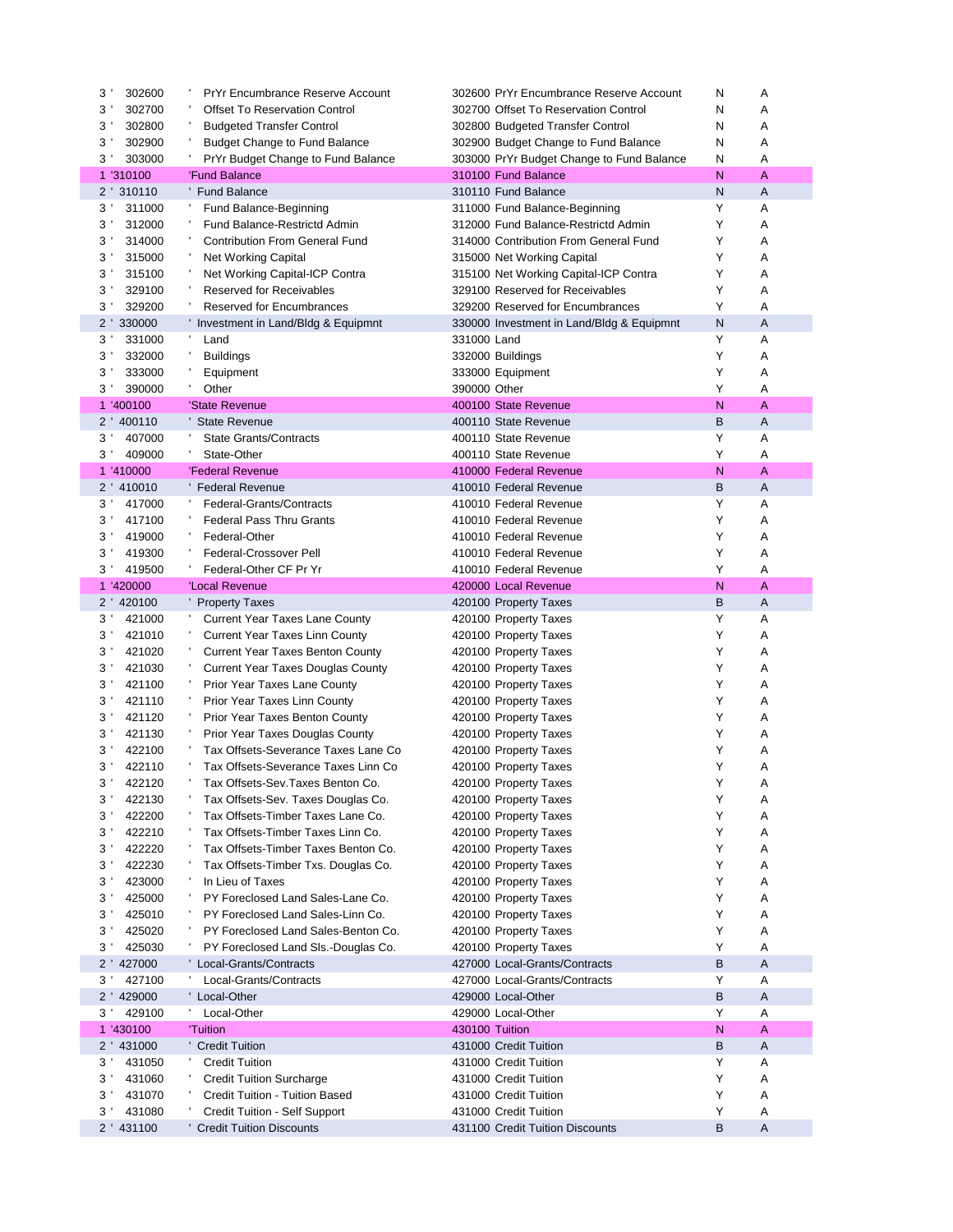|                        | <b>VISA Discount-Credit Classes</b>       | 431100 Credit Tuition Discounts     | Y      | Α              |
|------------------------|-------------------------------------------|-------------------------------------|--------|----------------|
| 431900<br>3'           | Other Discounts/Adj-Cr. Classes           | 431100 Credit Tuition Discounts     | Υ      | Α              |
| 2 ' 432000             | ' Non-Credit Tuition                      | 432000 Non-Credit Tuition           | B      | A              |
| $3^{\prime}$<br>432100 | Non-Credit Tuition                        | 432000 Non-Credit Tuition           | Y      | Α              |
| 432160<br>3'           | ۰,<br>Non-Credit Tuition Surcharge        | 432000 Non-Credit Tuition           | Υ      | A              |
| 2 ' 432200             | ' Non-Credit Tuition Discounts            | 432200 Non-Credit Tuition Discounts | B      | A              |
| $3^{\prime}$<br>432400 | л,<br>Marketing Discounts-NonCr. Classes  | 432200 Non-Credit Tuition Discounts | Υ      | Α              |
| $3^{\prime}$<br>432900 | л,<br>Other Discounts/Adj-NonCr. Classes  | 432200 Non-Credit Tuition Discounts | Υ      | Α              |
| 2 ' 433000             | <b>Other Tuition</b>                      | 433000 Other Tuition                | B      | A              |
| $3^{\prime}$<br>433100 | л,<br><b>Adult High School</b>            | 433000 Other Tuition                | Υ      | Α              |
| 3'<br>434000           | Ť,<br>Alternative Program Revenue         | 433000 Other Tuition                | Υ      | Α              |
| 2 ' 434200             | <b>Other Tuition-Discounts</b>            | 434200 Other Tuition-Discounts      | B      | A              |
| 3'<br>434300           | л,<br>Comm Svc. Disc.-Alt. Programs       | 434200 Other Tuition-Discounts      | Υ      | Α              |
| 3'<br>434900           | л,<br>Other Discounts/Adj-Alt Programs    | 434200 Other Tuition-Discounts      | Υ      | Α              |
| 435000<br>3            | ÷,<br><b>MOUS Staff-Fac Disc</b>          | 434200 Other Tuition-Discounts      | Y      | Α              |
| 435100<br>3'           | л,<br><b>MOUS Student Disc.</b>           | 434200 Other Tuition-Discounts      | Y      | Α              |
| 435200<br>3'           | л.<br><b>Senior Tuition Waiver</b>        | 434200 Other Tuition-Discounts      | Υ      | Α              |
| 3'<br>435300           | л.<br><b>Foster Youth Tuition Waiver</b>  | 434200 Other Tuition-Discounts      | Υ      | Α              |
| 3<br>435400            | ٠<br><b>Veterans Tuition Waiver</b>       | 434200 Other Tuition-Discounts      | Y      | Α              |
| 435500<br>3'           | <b>Athletics Tuition Waiver</b>           | 434200 Other Tuition-Discounts      | Y      | Α              |
| 435600<br>3            | Administrative Waiver                     | 434200 Other Tuition-Discounts      | Υ      | Α              |
| 3<br>435700            | ٠<br>Performing Arts Tuition Waiver       | 434200 Other Tuition-Discounts      | Υ      | A              |
| 3<br>435850            | Tuition Waiver - Other                    | 434200 Other Tuition-Discounts      | Y      | Α              |
| 435900<br>3'           | Contra-Revenue - Bad Debt<br>л.           | 434200 Other Tuition-Discounts      | Y      | Α              |
| 1 '440000              | 'Fees                                     | 440000 Fees                         | N      | A              |
| 2 ' 440005             | <b>Instructional Fees</b>                 | 440005 Instructional Fees           | N      | $\overline{A}$ |
| 3'<br>440010           | <b>Mandatory Student Fees</b>             | 440010 Mandatory Student Fees       | В      | Α              |
| 441000<br>4            | Mandatory Fees-Student Approved           | 440010 Mandatory Student Fees       | Υ      | Α              |
| $4^{\circ}$<br>441010  | Mandatory Fees-Veteran's Center           | 440010 Mandatory Student Fees       | Υ      | Α              |
| 442000<br>4            | Mandatory Fees-Gen Class Fee              | 440010 Mandatory Student Fees       | Υ      | Α              |
| 442100<br>4'           | J.<br><b>Mandatory Fees-Workshops</b>     | 440010 Mandatory Student Fees       | Y      | Α              |
|                        |                                           |                                     |        |                |
| 442200<br>4'           | <b>Mandatory Fees-Field Trips</b>         | 440010 Mandatory Student Fees       | Y      | Α              |
| $4^{\prime}$<br>443000 | <b>Mandatory Fees-Class Materials</b>     | 440010 Mandatory Student Fees       | Y      | Α              |
| 444000<br>4'           | <b>Mandatory Fees-Books</b>               | 440010 Mandatory Student Fees       | Υ      | Α              |
| 445000<br>4 '          | Mandatory Fees-Space Rental               | 440010 Mandatory Student Fees       | Υ      | Α              |
| 446000<br>4            | <b>Mandatory Fees-Computers</b>           | 440010 Mandatory Student Fees       | Y      | Α              |
| 4'<br>446100           | Mandatory Fees-Computer Lab               | 440010 Mandatory Student Fees       | Υ      | Α              |
| 446200<br>4'           | <b>Mandatory Fees-Computer Time</b>       | 440010 Mandatory Student Fees       | Y      | Α              |
| 446300<br>4            | <b>Mandatory Fees-Instructional Costs</b> | 440010 Mandatory Student Fees       | Υ      | Α              |
| 4<br>448000            | Mandatory Fees-Student M & S              | 440010 Mandatory Student Fees       | Y      | Α              |
| 4 '<br>449000          | Mandatory Fees-Other                      | 440010 Mandatory Student Fees       | Y      | Α              |
| 3'<br>452000           | NonMandatory Fee                          | 452000 NonMandatory Fee             | В      | Α              |
| 452100<br>4            | NonMandatory Fees-Workshops               | 452000 NonMandatory Fee             | Υ      | Α              |
| 4 '<br>452200          | NonMandatory Fees-Field Trips             | 452000 NonMandatory Fee             | Y      | Α              |
| 453000<br>4'           | NonMandatory Fees-Flight Fees             | 452000 NonMandatory Fee             | Y      | Α              |
| 456100<br>4 '          | NonMandatory Fees-Computer Lab            | 452000 NonMandatory Fee             | Y      | Α              |
| 456200<br>4 '          | NonMandatory Fees-Comptr Time             | 452000 NonMandatory Fee             | Y      | Α              |
| 4 '<br>458000          | NonMandatory Fees-Std Proj Matls          | 452000 NonMandatory Fee             | Y      | Α              |
| 4 '<br>459000          | NonMandatory Fees-Other                   | 452000 NonMandatory Fee             | Y      | Α              |
| 2 ' 460000             | ' Other Fees & Charges                    | 460000 Other Fees & Charges         | B      | A              |
| $3^{\prime}$<br>461000 | л,<br>Other Fees & Chgs-Process Fees      | 460000 Other Fees & Charges         | Y      | Α              |
| 3<br>462000            | ÷<br>Other Fees & Chgs-Enforcement Fee    | 460000 Other Fees & Charges         | Y      | Α              |
| 463000<br>3            | Other Fees & Chgs-User Charges            | 460000 Other Fees & Charges         | Y      | A              |
| 463100<br>$3^{\prime}$ | <b>Admission Fees</b>                     | 460000 Other Fees & Charges         | Y      | Α              |
| 463200<br>3            | Other Fees & Chgs-Facility Rent           | 460000 Other Fees & Charges         | Υ      | Α              |
| 3<br>463300            | J.<br>Other Fees & Chgs-Equipment Rental  | 460000 Other Fees & Charges         | Y      | Α              |
| 3<br>464000            | Other Fees & Chgs-Insurance               | 460000 Other Fees & Charges         | Y      | A              |
| 464010<br>$3^{\prime}$ | ٠<br>Trillium                             | 460000 Other Fees & Charges         | Υ      | A              |
| $3^{\prime}$<br>464020 | ٠<br><b>DMAP</b>                          | 460000 Other Fees & Charges         | Υ      | Α              |
| 3'<br>465000           | Other Fee/Chg-Lost/Non Return Item        | 460000 Other Fees & Charges         | Y      | Α              |
| 3<br>466000            | Other Fees & Charges-Miscellaneous        | 460000 Other Fees & Charges         | Y      | A              |
| $3^{\prime}$<br>467000 | ÷,<br>Other Fees & Chgs- Finance Chgs     | 460000 Other Fees & Charges         | Y      | Α              |
| $3^{\prime}$<br>468000 | Other Fees & Chgs - Late Pymt Chgs        | 460000 Other Fees & Charges         | Y<br>N | Α<br>A         |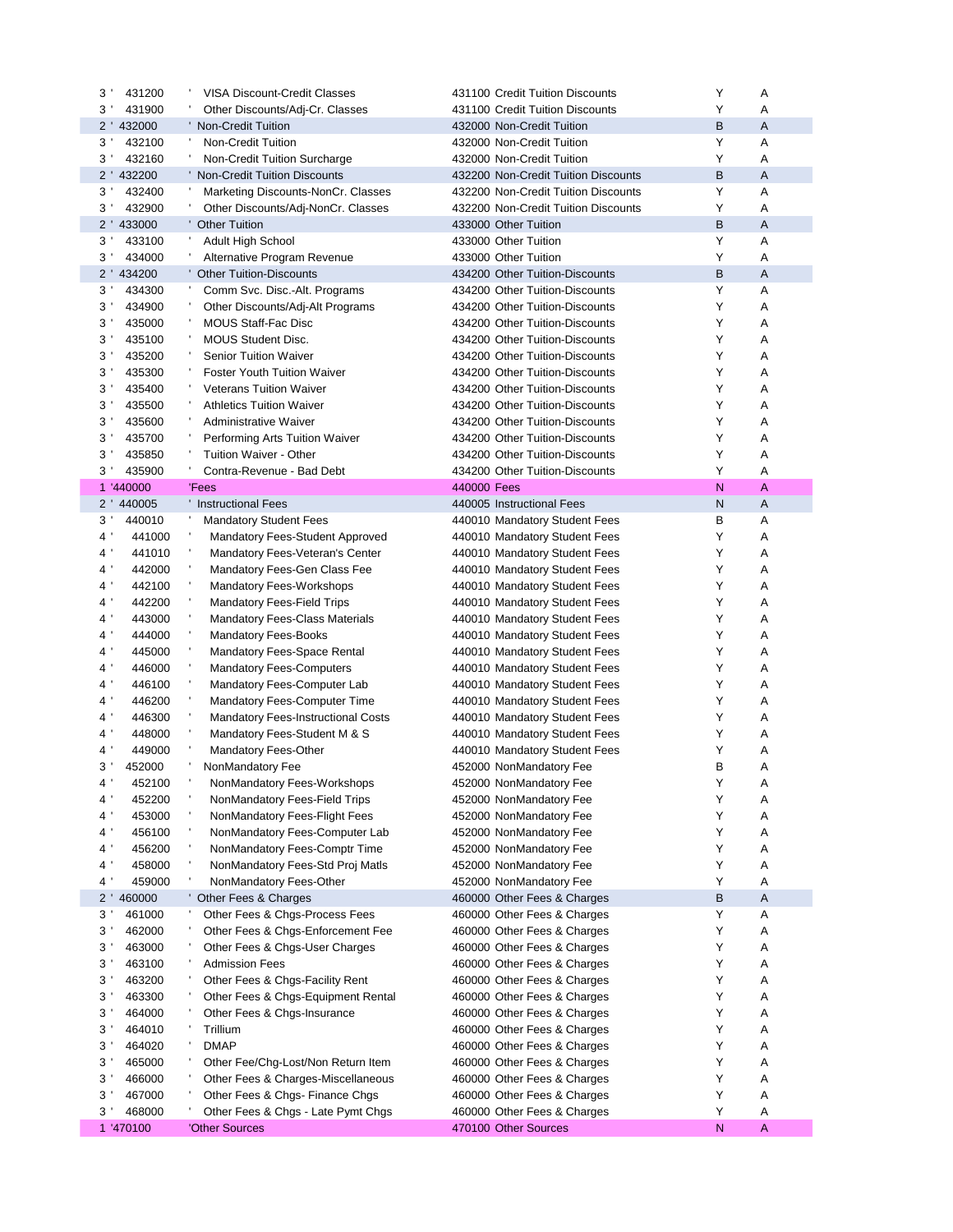| 2 ' 475000               | ' Administrative Cost Recovery             | 475000 Administrative Cost Recovery                                    | B | A |
|--------------------------|--------------------------------------------|------------------------------------------------------------------------|---|---|
| $3$ '<br>473600          | Adm Recovery-Enterprise Fund               | 475000 Administrative Cost Recovery                                    | Y | Α |
| 475100<br>3'             | Adm Cost Recovery-Loan Funds               | 475000 Administrative Cost Recovery                                    | Y | Α |
| $3^{\prime}$<br>475300   | Adm Cost Recovery-SEOG                     | 475000 Administrative Cost Recovery                                    | Y | Α |
| $3^{\prime}$<br>475400   | Adm Cost Recovery-PELL                     | 475000 Administrative Cost Recovery                                    | Υ | Α |
| $3^{\prime}$<br>475900   | Adm Recovery-Otr Fin Aid Programs          | 475000 Administrative Cost Recovery                                    | Υ | Α |
| 476000<br>3'             | Adm Cost Recovery-Auxiliary Fund           | 475000 Administrative Cost Recovery                                    | Y | Α |
| 3 <sup>1</sup><br>476200 | Adm Recovery-Food Service                  | 475000 Administrative Cost Recovery                                    | Y | Α |
| $3^{\prime}$<br>476300   | Adm Recovery - Bookstore                   | 475000 Administrative Cost Recovery                                    | Y | А |
| $3^{\prime}$<br>476400   | Adm Recovery - Spec Rev-Billing            | 475000 Administrative Cost Recovery                                    | Υ | А |
| 476900<br>3'             | Adm Recovery-Other Aux Fd                  | 475000 Administrative Cost Recovery                                    | Y | Α |
| $3^{\prime}$<br>477000   | Indirect Cost Recovery-Grants              | 475000 Administrative Cost Recovery                                    | Y | Α |
| 1 '470200                | 'Net Working Capital                       | 470200 Net Working Capital                                             | N | A |
| 2 ' 470500               | <b>Net Working Capital</b>                 | 470500 Net Working Capital                                             | B | Α |
| $3^{\prime}$<br>471000   | Net Working Capital-Unrestricted           | 470500 Net Working Capital                                             | Υ | Α |
| $3^{\prime}$<br>472000   | Net Working Capital-Adm Restricted         | 470500 Net Working Capital                                             | Υ | Α |
| $3^{\prime}$<br>472100   | Net Working Capital-ICP                    | 470500 Net Working Capital                                             | Υ | А |
| 473000<br>$3^{\prime}$   | Net Working Cap-Legally Restricted         | 470500 Net Working Capital                                             | Υ | Α |
| 1 '480000                | 'Sale of Goods and Services                | 480000 Sale of Goods and Services                                      | N | A |
| 2 ' 480100               | Sale of Goods and Services                 | 480100 Sale of Goods and Services                                      | B | Α |
| 3 <sup>1</sup><br>480020 | Sales                                      | 480100 Sale of Goods and Services                                      | Y | Α |
| $3^{\prime}$<br>480030   | <b>Sales Returns</b>                       | 480100 Sale of Goods and Services                                      | Υ | А |
| $3^{\prime}$<br>480040   |                                            | 480100 Sale of Goods and Services                                      | Υ | Α |
| 480110                   | Freight - In                               | 480100 Sale of Goods and Services                                      | Υ | A |
| 3'                       | Sales - Books                              |                                                                        |   |   |
| $3^{\prime}$<br>480120   | Sales - Books-New                          | 480100 Sale of Goods and Services                                      | Υ | А |
| 3 <sup>1</sup><br>480130 | Sales - Books-Used                         | 480100 Sale of Goods and Services                                      | Υ | А |
| $3^{\prime}$<br>480140   | Sales - Books-Consignment                  | 480100 Sale of Goods and Services                                      | Υ | А |
| 3'<br>480150             | Sales - Books-Other                        | 480100 Sale of Goods and Services                                      | Y | Α |
| $3^{\prime}$<br>480160   | Sales - General Mdse                       | 480100 Sale of Goods and Services                                      | Y | Α |
| $3^{\prime}$<br>480170   | Sales - General Mdse-New                   | 480100 Sale of Goods and Services                                      | Υ | Α |
| $3^{\prime}$<br>480180   | Sales - General Mdse-Used                  | 480100 Sale of Goods and Services                                      | Υ | Α |
| 3'<br>480190             | Sales - Paper                              | 480100 Sale of Goods and Services                                      | Y | Α |
| $3^{\prime}$<br>480200   | Sales of Cans                              | 480100 Sale of Goods and Services                                      | Y | А |
| $3^{\prime}$<br>480210   | Sales - Electronics                        | 480100 Sale of Goods and Services                                      | Y | А |
| $3^{\prime}$<br>480220   | Sales - Elect-Hardware                     | 480100 Sale of Goods and Services                                      | Y | А |
| 3'<br>480230             | Sales - Software                           | 480100 Sale of Goods and Services                                      | Y | Α |
| $3^{\prime}$<br>480240   | Sales - Elect-Other                        | 480100 Sale of Goods and Services                                      | Y | Α |
| 480250<br>$3^{\prime}$   | Sales - Soft Goods                         | 480100 Sale of Goods and Services                                      | Υ | А |
| $3^{\prime}$<br>480260   | Sales - Food                               | 480100 Sale of Goods and Services                                      | Υ | Α |
| 3<br>480270              | Sales - Vending Items                      | 480100 Sale of Goods and Services                                      | Y | Α |
| 3'<br>480280             | Sales - Other                              | 480100 Sale of Goods and Services                                      | Υ | Α |
| 3'<br>480290             | Sales/Svs - Instructional                  | 480100 Sale of Goods and Services                                      | Y | Α |
| $3^{\prime}$<br>480300   | Sales/Svs - Non-Instructional              | 480100 Sale of Goods and Services                                      | Υ | Α |
| 3 <sup>1</sup><br>480301 | Sales/Svs - Non-Instructional #2           | 480100 Sale of Goods and Services                                      | Υ | Α |
| 3 <sup>1</sup><br>480302 | Sales/Svs - Non-Instructional #3           | 480100 Sale of Goods and Services                                      | Υ | Α |
| 3 <sup>1</sup><br>480303 | Sales/Svs - Non-Instructional #4           | 480100 Sale of Goods and Services                                      | Y | Α |
| $3^{\prime}$<br>480304   | Sales/Svs - Non-Instructional #5           | 480100 Sale of Goods and Services                                      | Y | Α |
| 3 <sup>1</sup><br>480310 | <b>LTD Sales</b>                           | 480100 Sale of Goods and Services                                      | Y | Α |
| 3'<br>480320             | <b>Parking Permit Sales</b>                | 480100 Sale of Goods and Services                                      | Y | Α |
| 3 <sup>1</sup><br>480330 |                                            | 480100 Sale of Goods and Services                                      | Y | Α |
| $3^{\prime}$             | Sales - Imprinted Items<br>Refunds - Books |                                                                        | Y |   |
| 480410                   |                                            | 480100 Sale of Goods and Services<br>480100 Sale of Goods and Services | Y | Α |
| $3^{\prime}$<br>480420   | Refunds - Books - New                      |                                                                        |   | Α |
| 3'<br>480430             | Refunds - Books - Used                     | 480100 Sale of Goods and Services                                      | Y | Α |
| 3 <sup>1</sup><br>480440 | Refunds - Books - Consignments             | 480100 Sale of Goods and Services                                      | Y | Α |
| $3^{\prime}$<br>480450   | Refunds - Genl Mdse - New                  | 480100 Sale of Goods and Services                                      | Υ | Α |
| $3^{\prime}$<br>480460   | Refunds - Paper                            | 480100 Sale of Goods and Services                                      | Y | Α |
| 3'<br>480470             | Refunds - Electronics                      | 480100 Sale of Goods and Services                                      | Y | Α |
| 3 <sup>1</sup><br>480480 | Refunds - Elect - Hardware                 | 480100 Sale of Goods and Services                                      | Y | Α |
|                          |                                            |                                                                        |   |   |
| $3^{\prime}$<br>480490   | Refunds - Software                         | 480100 Sale of Goods and Services                                      | Y | Α |
| 3 <sup>1</sup><br>480500 | Refunds - Elect - Other                    | 480100 Sale of Goods and Services                                      | Y | Α |
| 3'<br>480510             | Refunds - Soft Goods                       | 480100 Sale of Goods and Services                                      | Y | Α |
| 3 <sup>1</sup><br>480520 | Refunds - Food                             | 480100 Sale of Goods and Services                                      | Y | Α |
| $3^{\prime}$<br>480530   | Refunds - Vending Items                    | 480100 Sale of Goods and Services                                      | Y | Α |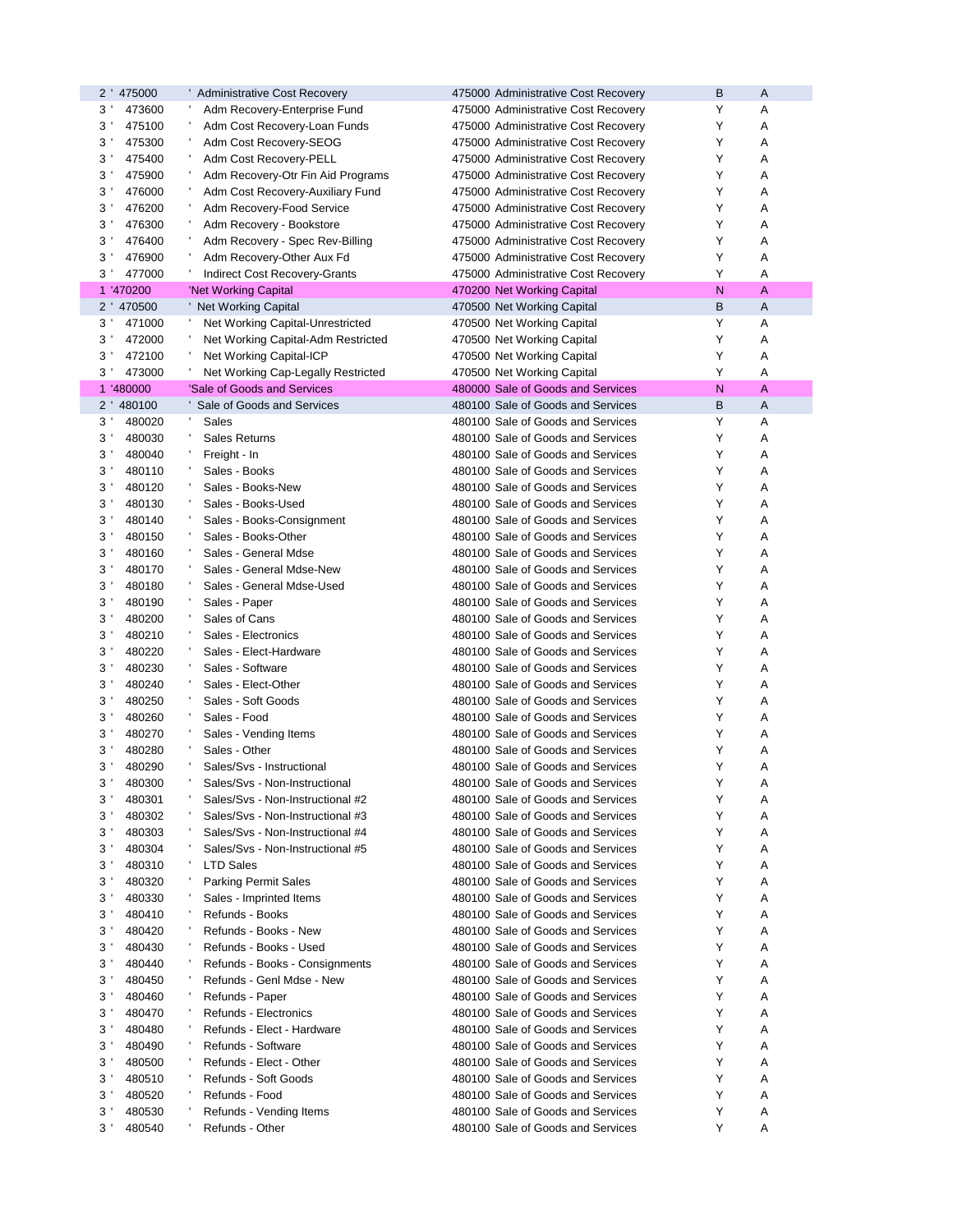| 3              | 480550     | Refunds - LTD Sales                      | 480100 Sale of Goods and Services       | Υ            | Α |  |
|----------------|------------|------------------------------------------|-----------------------------------------|--------------|---|--|
| 3              | 480560     | Refunds - Imprinted Items                | 480100 Sale of Goods and Services       | Y            | Α |  |
|                | 1 '490000  | 'Interest Income                         | 490000 Interest Income                  | N            | A |  |
|                | 2 ' 491000 | Interest Income                          | 491000 Interest Income                  | B            | A |  |
| 3 <sup>1</sup> | 491900     | Interest Income                          | 491000 Interest Income                  | Y            | Α |  |
| 3              | 491910     | Interest Income-Lane Co                  | 491000 Interest Income                  | Y            | Α |  |
| $3^{\prime}$   | 491920     | Interest Income-Linn Co                  | 491000 Interest Income                  | Y            | Α |  |
| 3'             | 491930     | Interest Income-Benton Co                | 491000 Interest Income                  | Y            | Α |  |
| 3 <sup>1</sup> | 491940     | Interest Income-Douglas Co               | 491000 Interest Income                  | Y            | Α |  |
| 3 <sup>1</sup> | 491950     | Interest Income - Other                  | 491000 Interest Income                  | Y            | Α |  |
| $3^{\prime}$   | 491960     | Interest Income - Arapahoe Bk            | 491000 Interest Income                  | Y            | Α |  |
| 3 <sup>1</sup> | 491970     | Interest Inc - Perkins payments          | 491000 Interest Income                  | Y            | Α |  |
| 3 <sup>1</sup> | 491980     | Interest Inc - Perkins Cancellation      | 491000 Interest Income                  | Y            | Α |  |
| 3              | 491990     | Interest Inc - Perkins Assigned          | 491000 Interest Income                  | Y            | Α |  |
|                | 1 '494000  | 'Other Revenue                           | 494000 Other Revenue                    | N            | A |  |
|                | 2 ' 494010 | <b>Other Revenue</b>                     | 494010 Other Revenue                    | B            | A |  |
| 3 <sup>1</sup> | 494100     | Rental Income                            | 494010 Other Revenue                    | Y            | Α |  |
| 3              | 494300     | Sale of Equipment                        | 494010 Other Revenue                    | Y            | Α |  |
| 3 <sup>1</sup> | 494400     | Sale of Other Assets                     | 494010 Other Revenue                    | Y            | Α |  |
| $3^{\prime}$   | 495100     | Other Investment Income                  | 494010 Other Revenue                    | Y            | Α |  |
| 3              | 495200     | Gifts & Donations                        | 494010 Other Revenue                    | Y            | Α |  |
| 3              | 495210     | Revenue from Foundation                  | 494010 Other Revenue                    | Y            | Α |  |
| 3              | 497000     | LCC In-Kind Match                        | 494010 Other Revenue                    | Y            | Α |  |
| $3^{\prime}$   | 497001     | Contra LCC In Kind                       | 494010 Other Revenue                    | Y            | Α |  |
| 3              | 497002     | Contra LCC Unrecovered Indirect          | 494010 Other Revenue                    | Y            | Α |  |
| 3              | 497003     |                                          | 494010 Other Revenue                    | Y            |   |  |
|                |            | Contra LCC Building Rent & Lease         |                                         | Y            | Α |  |
| 3              | 497004     | Contra LCC Electricity                   | 494010 Other Revenue                    |              | Α |  |
| $3^{\prime}$   | 497005     | <b>Contra LCC Underwriting Tradeouts</b> | 494010 Other Revenue                    | Y            | Α |  |
| 3 <sup>1</sup> | 497100     | Non LCC Cash Match                       | 494010 Other Revenue                    | Y            | Α |  |
| 3 <sup>1</sup> | 497200     | Non LCC In-Kind Match                    | 494010 Other Revenue                    | Y            | Α |  |
| 3              | 497201     | Contra Non-LCC in Kind                   | 494010 Other Revenue                    | Y            | Α |  |
| $3^{\prime}$   | 497300     | <b>Other Grants/Contracts</b>            | 494010 Other Revenue                    | Y            | Α |  |
| 3 <sup>1</sup> | 497400     | Foreign Grants/Contracts                 | 494010 Other Revenue                    | Y            | Α |  |
| 3 <sup>1</sup> | 497500     | <b>Undetermined Grants/Contracts</b>     | 494010 Other Revenue                    | Y            | Α |  |
| 3              | 497600     | <b>Reserved Grants/Contracts</b>         | 494010 Other Revenue                    | Y            | Α |  |
| $3^{\prime}$   | 497700     | Alternative Loan Prog- Fin Aid Only      | 494010 Other Revenue                    | Y            | Α |  |
| 3'             | 498000     | Miscellaneous Revenue                    | 494010 Other Revenue                    | Y            | Α |  |
| 3 <sup>1</sup> | 498001     | Miscellaneous Revenue-Contra             | 494010 Other Revenue                    | Y            | Α |  |
| 3              | 498003     | Incentives, Tax Credits and Rebates      | 494010 Other Revenue                    | Y            | Α |  |
| 3              | 498005     | Other Income ECSI 32                     | 494010 Other Revenue                    | Y            | Α |  |
| 3              | 498010     | <b>Vendor Refunds</b>                    | 494010 Other Revenue                    | Υ            | Α |  |
| 3'             | 498100     | <b>Insurance Proceeds</b>                | 494010 Other Revenue                    | Y            | Α |  |
| 3'             | 498200     | Cash Long/Short                          | 494010 Other Revenue                    | Y            | Α |  |
| 3              | 498300     | <b>Financing Proceeds</b>                | 494010 Other Revenue                    | Υ            | Α |  |
| 3 <sup>1</sup> | 498700     | <b>Bad Debt Recovery</b>                 | 494010 Other Revenue                    | Y            | Α |  |
| 3              | 498800     | Miscellaneous Receipts Contra            | 494010 Other Revenue                    | Υ            | Α |  |
| 3              | 498900     | Perkins Principal Payments - Memo        | 494010 Other Revenue                    | Y            | Α |  |
| $3^{\prime}$   | 498910     | Perkins Prin/Int Cancellation Memo       | 494010 Other Revenue                    | Υ            | Α |  |
| 3 <sup>1</sup> | 498920     | Perkins Principal Assigned               | 494010 Other Revenue                    | Υ            | Α |  |
| 3 <sup>1</sup> | 498930     | Perkins Princl Cancel Reimburse 33       | 494010 Other Revenue                    | Y            | Α |  |
| 3 <sup>1</sup> | 499000     | <b>Revenue Allocations</b>               | 494010 Other Revenue                    | Υ            | Α |  |
| $3^{\prime}$   | 499200     | Prior Year Transfer In                   | 494010 Other Revenue                    | Υ            | Α |  |
| 3 <sup>1</sup> | 499300     | Prior Year Transfer In Contra<br>л,      | 494010 Other Revenue                    | Υ            | Α |  |
|                | 1 '499990  | 'Transfer In                             | 499990 Transfer In                      | $\mathsf{N}$ | A |  |
| $2^{\prime}$   | 910100     | Transfer of Funds Contra Forward         | 910100 Transfer of Funds Contra Forward | В            | A |  |
| 3 <sup>1</sup> | 910110     | Transfer of Funds Contra Forward         | 910100 Transfer of Funds Contra Forward | Υ            | Α |  |
|                | 2 ' 910200 | 'Transfer In                             | 910200 Transfer In                      | В            | Α |  |
| 3 <sup>1</sup> | 911100     | Transfer In From General Fund            | 910200 Transfer In                      | Υ            | Α |  |
| $3^{\prime}$   | 911110     | Transfer In Fm Gen Fund-Intrnatl St      | 910200 Transfer In                      | Υ            | Α |  |
| 3              | 911200     | Transfer In Fm Internal Svs Fund         | 910200 Transfer In                      | Υ            | Α |  |
| $3^{\prime}$   | 911300     | Transfer In Fm Debt Service Fund         | 910200 Transfer In                      | Υ            | Α |  |
| $3^{\prime}$   | 911400     | Transfer In Fm Capital Proj Fund         | 910200 Transfer In                      | Υ            | Α |  |
| 3 <sup>1</sup> | 911500     | Transfer In Fm Financial Aid Fund        | 910200 Transfer In                      | Υ            | Α |  |
| 3 <sup>1</sup> | 911600     | Transfer In Fm Enterprise Fund           | 910200 Transfer In                      | Υ            | Α |  |
|                |            |                                          |                                         |              |   |  |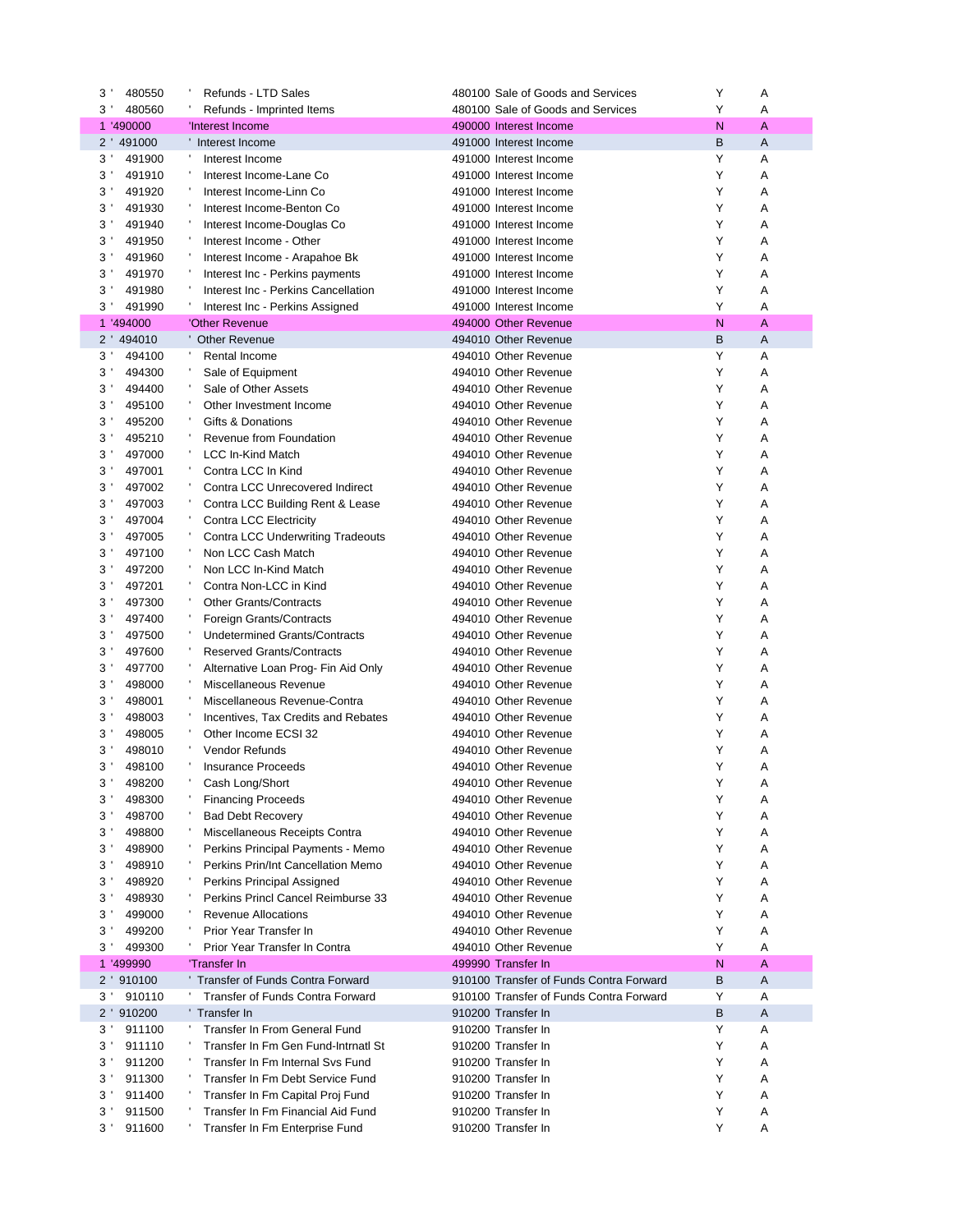|                            | Transfer In Fm Special Rev Fund                                            | 910200 Transfer In                                           | Υ              | Α      |
|----------------------------|----------------------------------------------------------------------------|--------------------------------------------------------------|----------------|--------|
| 911900<br>3'               | Transfer In Fm Endowment Fund                                              | 910200 Transfer In                                           | Υ              | Α      |
| 2 '921000                  | Intra-Fund Transfer In                                                     | 921000 Intra-Fund Transfer In                                | В              | A      |
| 921100<br>3'               | Intra-Fund Transfer In                                                     | 921000 Intra-Fund Transfer In                                | Υ              | Α      |
| 921900<br>3'               | Intra-Fund Transfer In Fund 9                                              | 921000 Intra-Fund Transfer In                                | Y              | Α      |
| 1 '500100                  | 'Salaries                                                                  | 500100 Salaries                                              | N              | А      |
| 2 ' 500110                 | Payroll Contra Forward                                                     | 500110 Payroll Contra Forward                                | N              | A      |
| 500111<br>$3^{\prime}$     | Payroll Contra Forward                                                     | 500110 Payroll Contra Forward                                | Y              | Α      |
| 2 ' 510000                 | ' Administrators                                                           | 510000 Administrators                                        | N              | A      |
| 510200<br>3 <sup>1</sup>   | <b>Administrators Salaries</b>                                             | 510000 Administrators                                        | Υ              | Α      |
| 510250<br>3'               | <b>Administrators Other</b>                                                | 510000 Administrators                                        | Υ              | Α      |
| 510300<br>3'               | <b>Administrative Support</b>                                              | 510000 Administrators                                        | Υ              | Α      |
| 3'<br>511000               | Administrative Support O/T                                                 | 510000 Administrators                                        | Υ              | Α      |
| 2 ' 520000                 | Classified                                                                 | 520000 Classified                                            | ${\sf N}$      | A      |
| 520300<br>3'               | <b>Classified Unit Employees</b>                                           | 520000 Classified                                            | Υ              | Α      |
| 521000<br>3'               | <b>Classified Unit Emp Overtime</b>                                        | 520000 Classified                                            | Υ              | Α      |
| 521500<br>3'               | Classified Unit Emp - SNI                                                  | 520000 Classified                                            | Υ              | Α      |
| 3'<br>522500               | <b>Classified Inter Dept Svs Credits</b>                                   | 520000 Classified                                            | Υ              | Α      |
| 2 ' 530000                 | <b>Classified Non-Unit Employees</b>                                       | 530000 Classified Non-Unit Employees                         | N              | A      |
| 3 <sup>1</sup><br>530400   | <b>Classified Non-Unit Employees</b>                                       | 530000 Classified Non-Unit Employees                         | Υ              | Α      |
| 530405<br>3'               | Classified Non-Unit Empl-Tuit Based                                        | 530000 Classified Non-Unit Employees                         | Υ              | Α      |
| 530410<br>3'               | Classified Non-Unit Employees - 10%                                        | 530000 Classified Non-Unit Employees                         | Υ              | Α      |
| 530411<br>3                | Classified Non-Unit Empl-Enr Enh                                           | 530000 Classified Non-Unit Employees                         | Y              | Α      |
| 530700<br>3'               | <b>Classified Non-Unit Inst Aides</b>                                      | 530000 Classified Non-Unit Employees                         | Υ              | Α      |
| 530705<br>3'               | Clssfd Non-Unit Inst Aides-TuitBase                                        | 530000 Classified Non-Unit Employees                         | Y              | Α      |
| 530710<br>3'<br>531000     | Clssfd Non-Unit Inst Aides-Enr Enh                                         | 530000 Classified Non-Unit Employees                         | Υ              | Α      |
| 3                          | <b>Classified Non-Unit Overtime</b>                                        | 530000 Classified Non-Unit Employees                         | Υ              | Α      |
| 532600<br>3'<br>2 ' 540000 | <b>Classified Non-Unit Substitute</b>                                      | 530000 Classified Non-Unit Employees                         | Υ<br>${\sf N}$ | Α<br>A |
| 540500<br>3'               | Faculty                                                                    | 540000 Faculty                                               | Y              | Α      |
| 540800<br>3                | <b>Faculty Unit Employees</b>                                              | 540000 Faculty                                               | Y              | Α      |
| 540805<br>3                | Faculty Unit Emp Overload                                                  | 540000 Faculty                                               | Y              | Α      |
| 540810                     | Faculty Unit Emp Overload-Tuit Base                                        | 540000 Faculty                                               | Y              | Α      |
| 3'<br>3'<br>541500         | Faculty Unit Emp Overload-Enr Enh                                          | 540000 Faculty                                               | Y              | A      |
| 2 ' 550000                 | Faculty Unit Employee - SNI<br><b>P/T Credit Instructors</b>               | 540000 Faculty<br>550000 P/T Credit Instructors              | N              | A      |
| 550600<br>3 <sup>1</sup>   | <b>P/T Credit Instructors</b>                                              | 550000 P/T Credit Instructors                                | Y              | Α      |
| 550601<br>3 <sup>1</sup>   | P/T Credit Instr-Vacancy Backfill                                          | 550000 P/T Credit Instructors                                | Y              | Α      |
| 3'<br>550605               | P/T Credit Instructor-Tuition Base                                         | 550000 P/T Credit Instructors                                | Y              | Α      |
| 3'<br>550610               | P/T Credit Instr-Enrollment Enhance                                        |                                                              |                |        |
|                            |                                                                            |                                                              |                |        |
|                            |                                                                            | 550000 P/T Credit Instructors                                | Y              | Α      |
| 3'<br>552400               | <b>Medical Practitioner Wages</b>                                          | 550000 P/T Credit Instructors                                | Y              | Α      |
| 552600<br>3'               | P/T Credit Sub Instructor                                                  | 550000 P/T Credit Instructors                                | Y              | Α      |
| 2 ' 560000<br>$3^{\prime}$ | Noncredit Instructors                                                      | 560000 Noncredit Instructors                                 | N<br>Υ         | A<br>Δ |
| 560600                     | Noncredit Instructors                                                      | 560000 Noncredit Instructors                                 |                |        |
| 3'<br>560605<br>3'         | P/T Noncredit Instrctr-Tuition Base<br>P/T Noncredit Instr-EnrlImnt Enhanc | 560000 Noncredit Instructors                                 | Y<br>Y         | Α      |
| 560610<br>3'               | <b>P/T Noncredit Instructors</b>                                           | 560000 Noncredit Instructors                                 | Υ              | Α      |
| 560615<br>561300<br>3'     | Part Time Noncredit Coordinator                                            | 560000 Noncredit Instructors<br>560000 Noncredit Instructors | Υ              | Α<br>Α |
| 2 ' 570000                 | <b>Other Compensation</b>                                                  | 570000 Other Compensation                                    | N              | Α      |
| 3 <sup>1</sup><br>570100   | <b>Student Employees</b>                                                   | 570000 Other Compensation                                    | Y              | Α      |
| 571300<br>3'               | Literacy                                                                   | 570000 Other Compensation                                    | Υ              | Α      |
| 571400<br>3'               | On-Campus College Work Study                                               | 570000 Other Compensation                                    | Υ              | Α      |
| 571500<br>3                | Off-Campus Community Service                                               | 570000 Other Compensation                                    | Υ              | Α      |
| 571600<br>3                | On-Campus Community Service                                                | 570000 Other Compensation                                    | Y              | Α      |
| 571700<br>3'               | Off-Campus College Work Study                                              | 570000 Other Compensation                                    | Υ              | Α      |
| 571800<br>3'               | COCO Check Replacement                                                     | 570000 Other Compensation                                    | Υ              | Α      |
| 3'<br>571900               | Internet/Phone Stipend                                                     | 570000 Other Compensation                                    | Υ              | Α      |
| 1 '590000                  | 'Fringe Benefits                                                           | 590000 Fringe Benefits                                       | N              | А      |
| 2 ' 590009                 | <b>OPE Contra Allocated</b>                                                | 590009 OPE Contra Allocated                                  | N              | Α      |
| 591000<br>3'               | <b>OPE Contra Allocated</b>                                                | 590009 OPE Contra Allocated                                  | Y              | Α      |
| 2 ' 590010                 | ' Other Payroll Expense                                                    | 590010 Other Payroll Expense                                 | N              | Α      |
| 590100<br>3'               | <b>OPE Contra Forward</b>                                                  | 590010 Other Payroll Expense                                 | Y              | Α      |
| 591900<br>$3^{\prime}$     | <b>OPE Allocated</b>                                                       | 590010 Other Payroll Expense                                 | Υ              | Α      |
| 3'<br>592100               | <b>FICA-Social Security</b>                                                | 590010 Other Payroll Expense                                 | Υ              | Α      |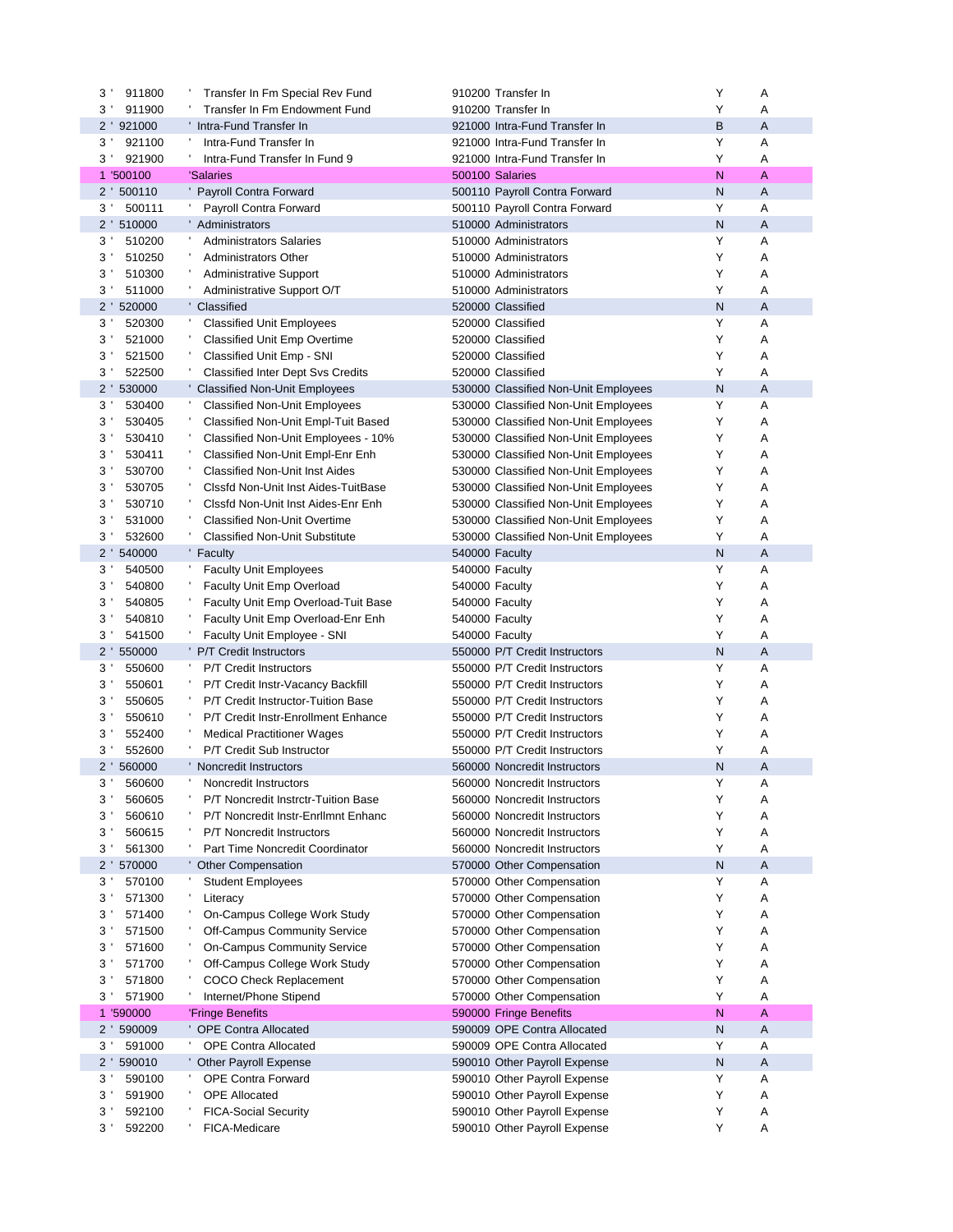| $3^{\prime}$                     | 592300           | <b>PERS</b>                                                 | 590010 Other Payroll Expense                                                             | Υ      | Α      |
|----------------------------------|------------------|-------------------------------------------------------------|------------------------------------------------------------------------------------------|--------|--------|
| 3 <sup>1</sup>                   | 592310           | <b>PERS - Earnings Adjustment</b>                           | 590010 Other Payroll Expense                                                             | Y      | Α      |
| 3                                | 592500           | <b>Workers Compensation</b>                                 | 590010 Other Payroll Expense                                                             | Υ      | Α      |
| $3^{\prime}$                     | 592600           | Unemployment                                                | 590010 Other Payroll Expense                                                             | Υ      | Α      |
| 3'                               | 593400           | Staff Life Insurance                                        | 590010 Other Payroll Expense                                                             | Y      | Α      |
| $3^{\prime}$                     | 593500           | Full-time Mgrs Other Ins Benefits                           | 590010 Other Payroll Expense                                                             | Υ      | Α      |
| 3                                | 593600           | F/T Classified Other Ins Benefits                           | 590010 Other Payroll Expense                                                             | Υ      | Α      |
| 3 <sup>1</sup>                   | 593700           | F/T Faculty Other Ins Benefits                              | 590010 Other Payroll Expense                                                             | Υ      | Α      |
| 3 <sup>1</sup>                   | 593800           | P/T Classified Other Ins Benefits                           | 590010 Other Payroll Expense                                                             | Υ      | Α      |
| $3^{\prime}$                     | 593900           | P/T Faculty Other Ins Benefits                              | 590010 Other Payroll Expense                                                             | Υ      | Α      |
| 3'                               | 594000           | <b>Staff Other Insurance Benefits</b>                       | 590010 Other Payroll Expense                                                             | Υ      | Α      |
| $3^{\prime}$                     | 594100           | <b>Tuition Waiver-Administrators</b>                        | 590010 Other Payroll Expense                                                             | Υ      | Α      |
| $3^{\prime}$                     | 594200           | Tuition Waiver-Admin/Family                                 | 590010 Other Payroll Expense                                                             | Υ      | Α      |
| $3^{\prime}$                     | 594210           | <b>Standby Tuition Waiver-Admin</b>                         | 590010 Other Payroll Expense                                                             | Υ      | Α      |
| $3^{\prime}$                     | 594300           | <b>Tuition Waiver-Classified</b>                            |                                                                                          | Υ      | Α      |
| $3^{\prime}$                     | 594310           | <b>Standby Tuition Waiver-Classified</b>                    | 590010 Other Payroll Expense                                                             | Υ      | Α      |
|                                  |                  |                                                             | 590010 Other Payroll Expense                                                             | Υ      | Α      |
| 3 <sup>1</sup>                   | 594500           | <b>Tuition Waiver-Contr Faculty</b>                         | 590010 Other Payroll Expense                                                             |        |        |
| $3^{\prime}$                     | 594510           | <b>Standby Tuition Waiver- Faculty</b>                      | 590010 Other Payroll Expense                                                             | Υ      | Α      |
| $3^{\prime}$                     | 594520           | Differential Fee Charge - Faculty                           | 590010 Other Payroll Expense                                                             | Υ      | Α      |
| 3'                               | 594900           | <b>Tuition Waiver-Other Employees</b>                       | 590010 Other Payroll Expense                                                             | Υ      | Α      |
| $3^{\prime}$                     | 595000           | Early Retirement                                            | 590010 Other Payroll Expense                                                             | Υ      | A      |
| 3'                               | 595100           | <b>Management Retirement Pay</b>                            | 590010 Other Payroll Expense                                                             | Υ      | Α      |
| 3                                | 595200           | <b>Management Retirement Ins</b>                            | 590010 Other Payroll Expense                                                             | Υ      | Α      |
| 3'                               | 595300           | <b>Faculty Retirement Pay</b>                               | 590010 Other Payroll Expense                                                             | Υ      | Α      |
| $3^{\prime}$                     | 595400           | <b>Faculty Retirement Insurance</b>                         | 590010 Other Payroll Expense                                                             | Υ      | A      |
| 3'                               | 596000           | <b>Other Benefits</b>                                       | 590010 Other Payroll Expense                                                             | Y      | Α      |
| $3^{\prime}$                     | 596100           | Employee Meals                                              | 590010 Other Payroll Expense                                                             | Υ      | Α      |
| 3                                | 596300           | Annuities-Insurance Residue                                 | 590010 Other Payroll Expense                                                             | Υ      | Α      |
| 3 <sup>1</sup>                   | 596400           | President's Expense Allowance                               | 590010 Other Payroll Expense                                                             | Υ      | A      |
| 3 <sup>1</sup>                   | 596500           | <b>Classified BU Benefit Stipend</b>                        | 590010 Other Payroll Expense                                                             | Υ      | Α      |
|                                  | 1 '600100        | 'Materials and Services                                     | 600100 Materials and Services                                                            | N      | A      |
|                                  | 2 ' 610000       | <b>Operational Supplies</b>                                 | 610000 Operational Supplies                                                              | В      | A      |
|                                  |                  |                                                             |                                                                                          |        |        |
| 3 <sup>1</sup>                   | 610100           | Oper Supplies Contra Forward                                | 610000 Operational Supplies                                                              | Υ      | Α      |
| 3 <sup>1</sup>                   | 610200           | General Materials & Supplies                                | 610000 Operational Supplies                                                              | Υ      | Α      |
| $3^{\prime}$                     | 610300           | Advertising                                                 | 610000 Operational Supplies                                                              | Υ      | Α      |
| 3'                               | 610400           | <b>Audio Visual Supplies</b>                                | 610000 Operational Supplies                                                              | Υ      | Α      |
| $3^{\prime}$                     | 610500           | Books & Publications                                        | 610000 Operational Supplies                                                              | Υ      | Α      |
| $3^{\prime}$                     | 610600           | <b>Class Activities</b>                                     | 610000 Operational Supplies                                                              | Υ      | Α      |
| $3^{\prime}$                     | 610700           | <b>Cleaning Supplies</b>                                    | 610000 Operational Supplies                                                              | Υ      | Α      |
| 3'                               | 610800           | Costumes                                                    | 610000 Operational Supplies                                                              | Y      | Α      |
| $3^{\prime}$                     | 610900           | Data Processing                                             | 610000 Operational Supplies                                                              | Y      | Α      |
| 3 <sup>1</sup>                   | 611000           | <b>Dishes</b>                                               | 610000 Operational Supplies                                                              | Υ      | A      |
| 3 <sup>1</sup>                   | 611100           |                                                             |                                                                                          | Υ      | Α      |
| 3                                |                  | Office Supplies                                             | 610000 Operational Supplies                                                              | Υ      |        |
| 3'                               | 611200<br>611250 | Paper Supplies<br>Catering                                  | 610000 Operational Supplies<br>610000 Operational Supplies                               | Υ      | Α<br>Α |
| $3^{\prime}$                     | 611300           | Postage                                                     | 610000 Operational Supplies                                                              | Υ      | Α      |
| 3'                               | 611350           | Uniforms                                                    | 610000 Operational Supplies                                                              | Υ      | Α      |
| 3                                | 611400           |                                                             | 610000 Operational Supplies                                                              | Υ      | Α      |
|                                  | 611500           | <b>Inter-Dept Service Credits</b>                           |                                                                                          | Υ      |        |
| $3^{\prime}$                     |                  | <b>Operating Supplies</b>                                   | 610000 Operational Supplies                                                              |        | Α      |
| 3 <sup>1</sup>                   | 611550           | <b>Instructional Supplies</b>                               | 610000 Operational Supplies                                                              | Υ      | Α      |
| 3 <sup>1</sup>                   | 611575           | <b>Pharmaceutical Supplies</b>                              | 610000 Operational Supplies                                                              | Υ      | Α      |
| 3 <sup>1</sup>                   | 611600           | Equipment below \$10000                                     | 610000 Operational Supplies                                                              | Υ      | Α      |
| $3^{\circ}$                      | 611650           | Computers                                                   | 610000 Operational Supplies                                                              | Υ      | Α      |
| 3 <sup>1</sup>                   | 611675           | <b>Computer Software</b>                                    | 610000 Operational Supplies                                                              | Υ      | Α      |
| 3 <sup>1</sup>                   | 611700           | <b>Printing-Off Campus</b>                                  | 610000 Operational Supplies                                                              | Υ      | Α      |
| 3 <sup>1</sup>                   | 611750           | Copier Charges-Off Campus                                   | 610000 Operational Supplies                                                              | Υ      | Α      |
| $3^{\prime}$                     | 611800           | <b>Production Expense</b>                                   | 610000 Operational Supplies                                                              | Υ      | Α      |
| 3 <sup>1</sup>                   | 611900           | <b>Technical Props</b>                                      | 610000 Operational Supplies                                                              | Υ      | Α      |
| 3 <sup>1</sup>                   | 611950           | Royalties/Rent of Materials                                 | 610000 Operational Supplies                                                              | Υ      | Α      |
| $2^{\prime}$                     | 612000           | M&S from Lane Internal Service Fund                         | 612000 M&S from Lane Internal Service Fund                                               | в      | A      |
| 3 <sup>1</sup>                   | 612100           | M&S from Lane Printing & Graphics                           | 612000 M&S from Lane Internal Service Fund                                               | Υ      | Α      |
| 3 <sup>1</sup>                   | 612200           | Copier Charges from Lane P&G                                | 612000 M&S from Lane Internal Service Fund                                               | Υ      | Α      |
| 3 <sup>1</sup><br>3 <sup>1</sup> | 612300<br>612400 | M&S from Lane Warehouse<br>M&S from Lane Telephone Services | 612000 M&S from Lane Internal Service Fund<br>612000 M&S from Lane Internal Service Fund | Υ<br>Υ | Α<br>Α |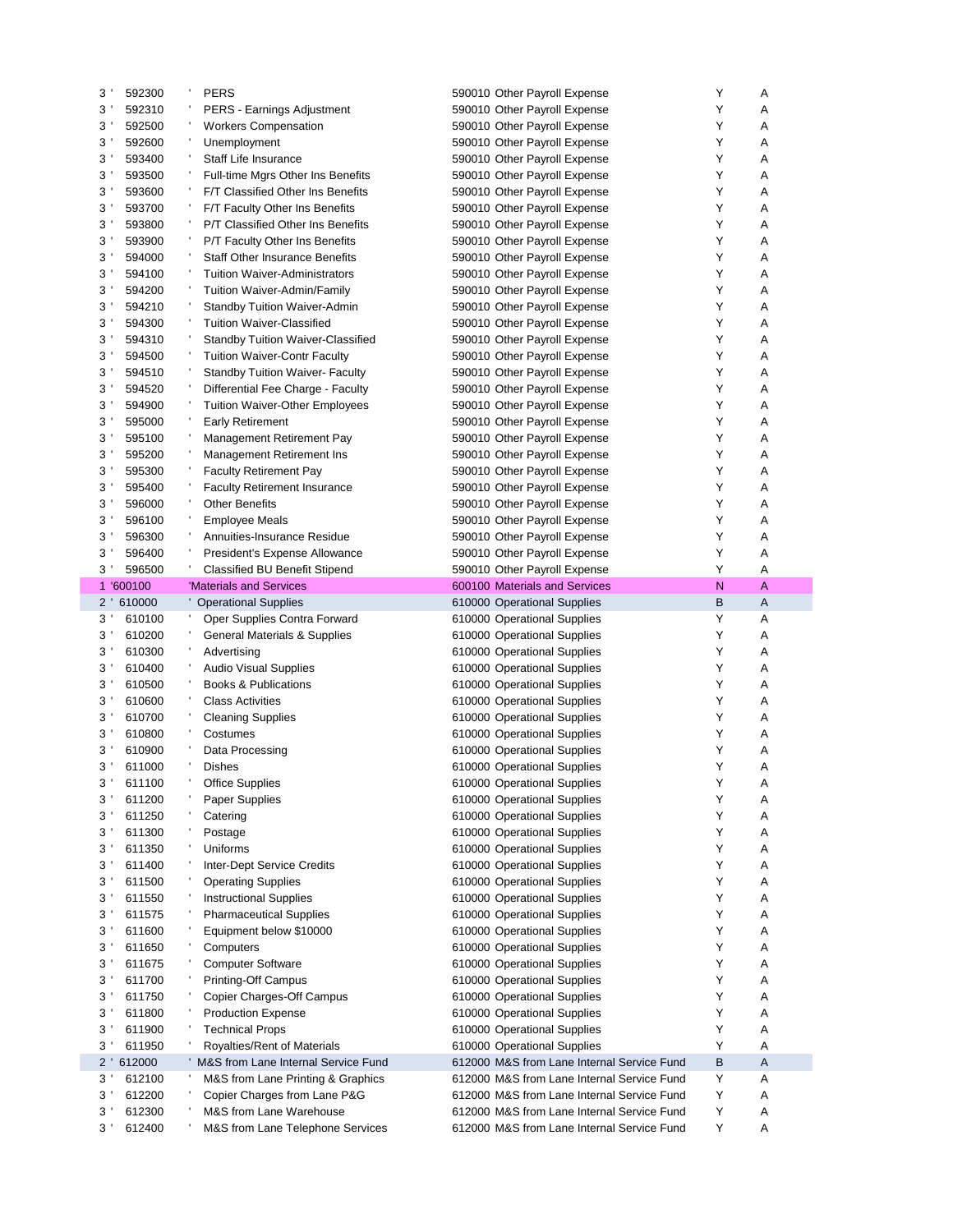| 612500<br>3'             | M&S from Coast Properties                 | 612000 M&S from Lane Internal Service Fund | Υ | Α |
|--------------------------|-------------------------------------------|--------------------------------------------|---|---|
| 3<br>612600              | M&S from Motor Pool                       | 612000 M&S from Lane Internal Service Fund | Υ | Α |
| 2 ' 613800               | <b>Staff Development</b>                  | 613800 Staff Development                   | B | A |
| $3^{\prime}$<br>613900   | Staff Development                         | 613800 Staff Development                   | Υ | Α |
| $2^{\prime}$<br>614000   | <b>Staff Travel</b>                       | 614000 Staff Travel                        | B | A |
| 3'<br>614200             | л,<br><b>Routine Staff Travel</b>         | 614000 Staff Travel                        | Υ | Α |
| 3<br>614300              | л,<br>Visa Staff Travel                   | 614000 Staff Travel                        | Υ | Α |
| 3<br>614400              | ٠<br><b>Job Currency</b>                  | 614000 Staff Travel                        | Y | Α |
| 3<br>614450              | ÷<br>Professional Development             | 614000 Staff Travel                        | Y | Α |
| 3<br>614500              | ÷<br>Personal Development                 | 614000 Staff Travel                        | Y | Α |
| 3<br>614700              | ÷<br><b>Student Travel</b>                | 614000 Staff Travel                        | Υ | Α |
| 3'<br>614800             | ٠<br><b>Recruitment Travel</b>            | 614000 Staff Travel                        | Υ | Α |
| 3'<br>615000             | ٠<br><b>Client Travel</b>                 | 614000 Staff Travel                        | Y | Α |
| 3<br>615100              | <b>Volunteer Travel</b>                   | 614000 Staff Travel                        | Y | Α |
| 3<br>615200              | <b>Volunteer Meals</b>                    | 614000 Staff Travel                        | Y | Α |
| 3<br>615400              | <b>Grant Local Travel</b>                 | 614000 Staff Travel                        | Y | Α |
| 3<br>615500              | <b>Grant LD Travel</b>                    | 614000 Staff Travel                        | Υ | Α |
| 3 <sup>1</sup><br>615600 | <b>Grants Travel</b>                      | 614000 Staff Travel                        | Y | Α |
| $2^{\prime}$<br>615700   | ' Maintenance & Repair                    | 615700 Maintenance & Repair                | B | A |
|                          |                                           |                                            | Υ |   |
| 3'<br>615800             | Maintenance & Repair-Parts<br>$\,$        | 615700 Maintenance & Repair                |   | Α |
| 3'<br>615900             | Maintenance & Repair-Labor<br>÷           | 615700 Maintenance & Repair                | Υ | Α |
| 3'<br>616000             | Maintenance & Repair-Equipment<br>J,      | 615700 Maintenance & Repair                | Y | Α |
| 3<br>616100              | Maintenance Contracts-Equipment<br>÷      | 615700 Maintenance & Repair                | Υ | Α |
| 3'<br>616200             | Maintenance Contracts-Computer<br>٠       | 615700 Maintenance & Repair                | Y | Α |
| 3<br>616300              | Maintenance Contracts-Software            | 615700 Maintenance & Repair                | Υ | Α |
| 3'<br>616400             | ÷<br>Maintenance & Repair-Building        | 615700 Maintenance & Repair                | Y | Α |
| 3<br>616500              | ÷<br>Laundry & Cleaning                   | 615700 Maintenance & Repair                | Υ | Α |
| 3'<br>616600             | J.<br>Aircraft Engine Overhaul            | 615700 Maintenance & Repair                | Υ | Α |
| 3'<br>616700             | Maintenance & Repair-Other                | 615700 Maintenance & Repair                | Υ | Α |
| 2 ' 616740               | ' Inter-Dept Service Credits              | 616740 Inter-Dept Service Credits          | B | A |
| $3^{\prime}$<br>616750   | <b>Inter-Dept Service Credits</b>         | 616740 Inter-Dept Service Credits          | Υ | Α |
| 2 ' 616800               | 'Fees & Dues                              | 616800 Fees & Dues                         | B | A |
| 3'<br>616900             | <b>Institutional Fees &amp; Dues</b>      | 616800 Fees & Dues                         | Υ | Α |
| 3<br>617000              | $\,$<br>Individual Fees & Dues            | 616800 Fees & Dues                         | Υ | Α |
| 3<br>618300              | National Organization Fees & Dues         | 616800 Fees & Dues                         | Υ | Α |
| $2^{\prime}$<br>617500   | <b>Outside Services</b>                   | 617500 Outside Services                    | B | A |
| 3'<br>617600             | л,<br>Outside Services-1099 Subject       | 617500 Outside Services                    | Υ | Α |
| 3'<br>617700             | <b>Volunteer Stipends</b>                 | 617500 Outside Services                    | Υ | Α |
| 2 ' 617900               | ' Consultants                             | 617900 Consultants                         | B | A |
| 3'<br>617910             | л,<br><b>Research Studies</b>             | 617900 Consultants                         | Υ | Α |
| 3'<br>618000             | Architect/Engineering Services            | 617900 Consultants                         | Υ | Α |
| 3'<br>618100             | <b>Outside Trades/Building Services</b>   | 617900 Consultants                         | Υ | Α |
| $3^{\circ}$<br>618200    | Direct Contract Instruction               | 617900 Consultants                         | Y | Α |
| 3<br>618400              | <b>Legal Services</b>                     | 617900 Consultants                         | Υ | Α |
| 3'<br>618500             | <b>Accounting &amp; Auditing Services</b> | 617900 Consultants                         | Υ | Α |
| 2 ' 618700               | Sub-contractor Payment                    | 618700 Sub-contractor Payment              | B | Α |
| 3 <sup>1</sup><br>618710 | Sub-contractor Payment                    | 618700 Sub-contractor Payment              | Υ | A |
| 3<br>618720              | <b>Sub-contractor Personnel Services</b>  | 618700 Sub-contractor Payment              | Υ | Α |
| 3<br>618725              | ÷<br>Sub-contractor OPE                   | 618700 Sub-contractor Payment              | Υ | Α |
| 3<br>618730              | Sub-contractor Supplies                   | 618700 Sub-contractor Payment              | Υ | Α |
| 618735<br>3'             | Sub-contractor Travel                     | 618700 Sub-contractor Payment              | Υ | Α |
| 618740<br>3              | $\,$<br>Sub-contractor Contractual        | 618700 Sub-contractor Payment              | Υ | Α |
| 3<br>618745              | ÷<br>Sub-contractor Miscellaneous         | 618700 Sub-contractor Payment              | Υ | Α |
| 3<br>618750              | Sub-contractor Equipment                  | 618700 Sub-contractor Payment              | Υ | Α |
| 3'<br>618755             | Counseling and Training ClassRoom         | 618700 Sub-contractor Payment              | Υ | Α |
| 618760<br>3              | ÷<br><b>Webinar Delivery</b>              | 618700 Sub-contractor Payment              | Υ | Α |
| 618765<br>3              | ÷<br>Technology Expertise & Training      | 618700 Sub-contractor Payment              | Υ | Α |
| 3'<br>618770             | Project Management                        | 618700 Sub-contractor Payment              | Υ | Α |
| $2^{\prime}$<br>618800   | ' Indirect Charges                        | 618800 Indirect Charges                    | B | Α |
| 3'<br>618810             | Indirect Charges - Grants                 | 618800 Indirect Charges                    | Υ | Α |
| 618820<br>3'             | Indirect Charges-Manual - Grants          | 618800 Indirect Charges                    | Υ | Α |
| 2 ' 619000               | Rents and Leases                          | 619000 Rents and Leases                    | B | Α |
| 619010<br>$3^{\prime}$   | Rents/Leases Contra Forward<br>л,         | 619000 Rents and Leases                    | Υ | Α |
| 619100<br>3              | Equipment Rental & Lease                  | 619000 Rents and Leases                    | Υ | Α |
|                          |                                           |                                            |   |   |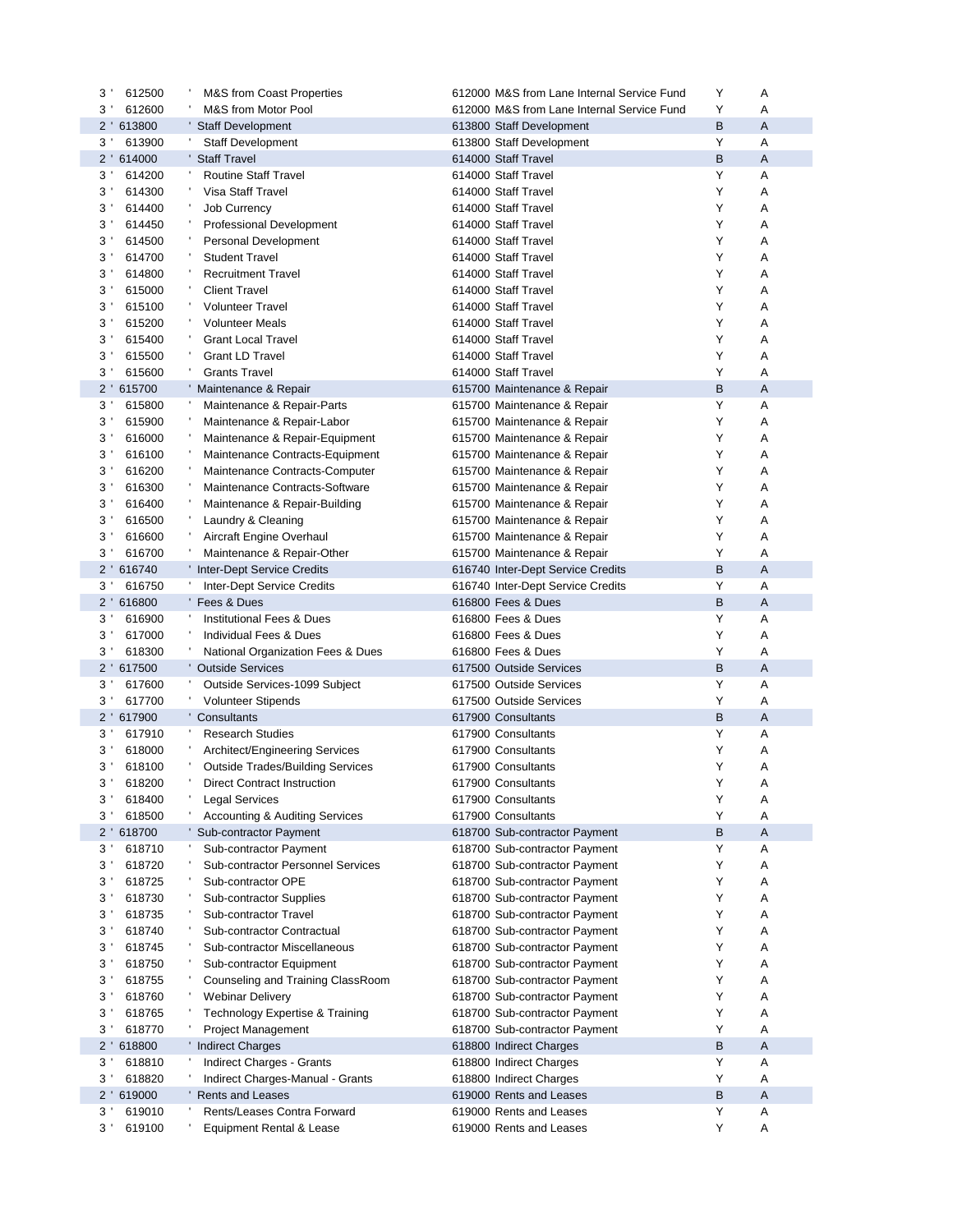| $3^{\prime}$   | 619150     | <b>Building Rental &amp; Lease</b>    | 619000 Rents and Leases                  | Υ | Α |
|----------------|------------|---------------------------------------|------------------------------------------|---|---|
|                | 2 ' 619200 | Utilities and Communications          | 619200 Utilities and Communications      | B | Α |
| $3^{\prime}$   | 619300     | Telephone                             | 619200 Utilities and Communications      | Υ | Α |
| 3'             | 619400     | Electricity                           | 619200 Utilities and Communications      | Υ | Α |
| 3'             | 619500     | Water                                 | 619200 Utilities and Communications      | Y | Α |
| 3'             | 619600     | Garbage                               | 619200 Utilities and Communications      | Υ | Α |
| 3              | 619700     | <b>Petroleum Products</b>             | 619200 Utilities and Communications      | Υ | Α |
| 3 <sup>1</sup> | 619800     | <b>Heating Oil</b>                    | 619200 Utilities and Communications      | Y | Α |
| 3'             | 619900     | <b>Aircraft Fuel</b>                  | 619200 Utilities and Communications      | Y | Α |
| 3 <sup>1</sup> | 620000     | <b>Natural Gas</b>                    | 619200 Utilities and Communications      | Y | Α |
| 3              | 620100     | <b>Utilities</b>                      | 619200 Utilities and Communications      | Y | Α |
|                | 2 ' 620150 | Insurance                             | 620150 Insurance                         | B | A |
| 3 <sup>1</sup> | 620200     | <b>Insurance Credits</b>              | 620150 Insurance                         | Y | Α |
|                |            |                                       |                                          |   |   |
| 3'             | 620300     | Insurance Credits-Liability           | 620150 Insurance                         | Y | Α |
| 3'             | 620600     | Aircraft Insurance                    | 620150 Insurance                         | Y | Α |
| 3'             | 620700     | Childcare Insurance                   | 620150 Insurance                         | Y | Α |
| 3'             | 620800     | Insurance Agent's Fee                 | 620150 Insurance                         | Y | Α |
| 3'             | 620900     | General Property Insurance            | 620150 Insurance                         | Y | Α |
| 3              | 621000     | General Liability Insurance           | 620150 Insurance                         | Y | Α |
| 3'             | 621100     | Sports Insurance                      | 620150 Insurance                         | Υ | Α |
| 3'             | 621200     | International Student Insurance       | 620150 Insurance                         | Y | Α |
| 3 <sup>1</sup> | 621210     | <b>Volunteers Insurance</b>           | 620150 Insurance                         | Y | Α |
|                | 2 '621400  | Miscellaneous                         | 621400 Miscellaneous                     | B | Α |
| $3^{\prime}$   | 618600     | <b>Election Costs</b>                 | 621400 Miscellaneous                     | Y | Α |
| 3 <sup>1</sup> | 618610     | <b>Public Relations Expenditures</b>  | 621400 Miscellaneous                     | Υ | Α |
| 3'             | 621500     | <b>Hold for Allocation</b>            | 621400 Miscellaneous                     | Y | Α |
| 3              | 621600     | Principal Repayment-Debt Service      | 621400 Miscellaneous                     | Υ | Α |
| 3              | 621700     | Interest Expense - Debt Service       | 621400 Miscellaneous                     | Y | Α |
| 3'             | 621800     | <b>Interest Expense</b>               | 621400 Miscellaneous                     | Υ | Α |
| 3'             |            |                                       |                                          | Y | Α |
|                | 621900     | Bank and VISA Fee                     | 621400 Miscellaneous                     |   |   |
| 3              | 621950     | Awards/Recognitions                   | 621400 Miscellaneous                     | Y | Α |
| 3              | 622000     | <b>Sr Citizen Credit Tuition</b>      | 621400 Miscellaneous                     | Y | Α |
| 3 <sup>1</sup> | 622100     | Sr Citizen NonCredit Tuition          | 621400 Miscellaneous                     | Y | Α |
| 3'             | 622200     | <b>Volunteer Recognition</b>          | 621400 Miscellaneous                     | Y | Α |
| 3 <sup>1</sup> | 622210     | <b>Volunteer Tuition</b>              | 621400 Miscellaneous                     | Y | Α |
| 3              | 622220     | <b>Volunteer Physicals</b>            | 621400 Miscellaneous                     | Y | Α |
| 3 <sup>1</sup> | 622230     | <b>Volunteer Meeting Space</b>        | 621400 Miscellaneous                     | Y | Α |
| 3'             | 622240     | Donor Recognition                     | 621400 Miscellaneous                     | Y | Α |
| 3'             | 622250     | Donations                             | 621400 Miscellaneous                     | Y | Α |
| 3              | 622500     | Acct Adjustment-Small Balance         | 621400 Miscellaneous                     | Y | Α |
| 3'             | 622600     | Acct Adjustment-Bankruptcy            | 621400 Miscellaneous                     | Υ | Α |
| 3 <sup>1</sup> | 622800     | Legal Settlement                      | 621400 Miscellaneous                     | Y | Α |
| 3 <sup>1</sup> | 622810     | <b>CE Gift Certificate Redemption</b> | 621400 Miscellaneous                     | Υ | А |
| 3              | 622820     | Partial CE Tuition and Fee Credit     | 621400 Miscellaneous                     | Υ | Α |
| 3'             | 622900     | Other Miscellaneous Expense           | 621400 Miscellaneous                     | Υ | Α |
| 3'             | 622905     | Orientation                           | 621400 Miscellaneous                     | Υ | Α |
| $3^{\prime}$   | 622910     | Misc Grant Encum Adi                  | 621400 Miscellaneous                     | Υ | Α |
| $3^{\prime}$   | 623140     | <b>Underwriting Tradeouts</b>         | 621400 Miscellaneous                     | Υ | Α |
|                |            |                                       |                                          | Υ |   |
| $3^{\prime}$   | 624400     | Depreciation Expense                  | 621400 Miscellaneous                     |   | Α |
| 3 <sup>1</sup> | 624700     | Special Projects Reserve              | 621400 Miscellaneous                     | Υ | Α |
| 3'             | 624701     | <b>Special Projects</b>               | 621400 Miscellaneous                     | Υ | Α |
| 3'             | 624800     | Contingency                           | 621400 Miscellaneous                     | Υ | Α |
| $2^{\prime}$   | 622301     | Provision for Bad Debt Adjustment     | 622301 Provision for Bad Debt Adjustment | B | Α |
| 3 <sup>1</sup> | 622302     | <b>Bad Debt Adjustment</b>            | 622301 Provision for Bad Debt Adjustment | Υ | Α |
| $2^{\prime}$   | 623000     | ' Indirect Cost Recovery              | 623000 Indirect Cost Recovery            | B | Α |
| 3 <sup>1</sup> | 623100     | <b>Indirect Cost Recovered</b>        | 623000 Indirect Cost Recovery            | Υ | Α |
| 3'             | 623101     | Indirect Cost Recovered-SEOG          | 623000 Indirect Cost Recovery            | Υ | Α |
| 3 <sup>1</sup> | 623102     | Indirect Cost Recoverd-Perkins 34.1   | 623000 Indirect Cost Recovery            | Υ | Α |
| $3^{\prime}$   | 623103     | Indirect Cost Recovered-CWS           | 623000 Indirect Cost Recovery            | Y | Α |
| 3 <sup>1</sup> | 623110     | <b>Indirect Cost Contra</b>           | 623000 Indirect Cost Recovery            | Υ | Α |
| $2^{\prime}$   | 623115     | ' In-Kind Support                     | 623115 In-Kind Support                   | B | A |
| 3 <sup>1</sup> | 623120     | <b>LCC In-Kind Support</b>            | 623115 In-Kind Support                   | Υ | Α |
| 3'             | 623121     | LCC In-Kind -- Salary                 | 623115 In-Kind Support                   | Υ | Α |
| 3'             | 623122     | LCC In-Kind -- OPE                    | 623115 In-Kind Support                   | Υ | Α |
|                |            |                                       |                                          |   |   |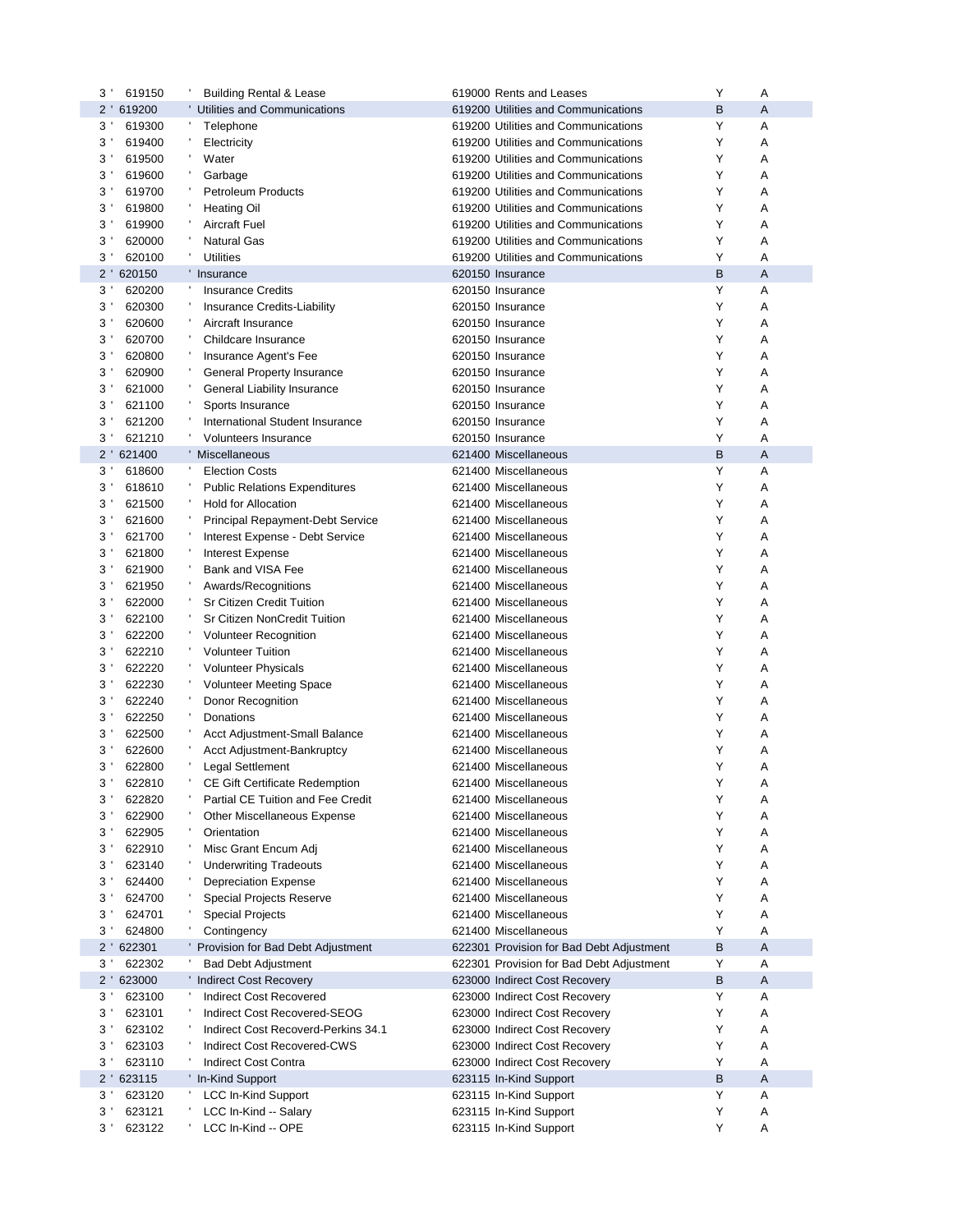| 3'<br>623123             | LCC In-Kind -- M & S                    | 623115 In-Kind Support                    | Υ            | Α |
|--------------------------|-----------------------------------------|-------------------------------------------|--------------|---|
| 3 <sup>1</sup><br>623125 | <b>LCC In-Kind Unrecovered Indirect</b> | 623115 In-Kind Support                    | Υ            | Α |
| $3^{\prime}$<br>623130   | Non-LCC In-Kind Support                 | 623115 In-Kind Support                    | Y            | A |
| 1 '630000                | 'Financial Aid                          | 630000 Financial Aid                      | $\mathsf{N}$ | A |
| $2^{\prime}$<br>630010   | <b>Financial Aid</b>                    | 630010 Financial Aid                      | В            | A |
| $3^{\prime}$<br>630100   | <b>Student Aid Contra Forward</b><br>л, | 630010 Financial Aid                      | Y            | Α |
| 3'<br>635100             | Prin Assigned-US Government             | 630010 Financial Aid                      | Y            | Α |
| 3 <sup>1</sup><br>635200 | Int Assigned-US Government              | 630010 Financial Aid                      | Y            | Α |
| 3'<br>635300             | <b>Prior Year Recoveries</b>            | 630010 Financial Aid                      | Y            | Α |
| 3'<br>635400             | Collection Costs - line 34.2            | 630010 Financial Aid                      | Y            | Α |
| 3'<br>635600             | Litigation Costs - line 34.2            | 630010 Financial Aid                      | Υ            | Α |
| $2^{\prime}$<br>630201   | Student Aid-Grant/Scholar/Part Sup      | 630201 Student Aid-Grant/Scholar/Part Sup | B            | A |
| 3 <sup>1</sup><br>630200 | Institutional Grants/Scholar            | 630201 Student Aid-Grant/Scholar/Part Sup | Υ            | Α |
| 3<br>630300              | General Fund Grants/Scholar             | 630201 Student Aid-Grant/Scholar/Part Sup | Y            | Α |
| 3'<br>630310             | <b>Tuition Waiver - ASLCC</b>           | 630201 Student Aid-Grant/Scholar/Part Sup | Y            | Α |
| 3'<br>630320             | <b>Athletic Talent Grant</b>            | 630201 Student Aid-Grant/Scholar/Part Sup | Y            | Α |
| 3<br>630330              | Performing Arts Talent Grant            | 630201 Student Aid-Grant/Scholar/Part Sup | Y            | Α |
| 3'<br>630340             | International Scholarship               | 630201 Student Aid-Grant/Scholar/Part Sup | Y            | Α |
| 3<br>630350              | <b>Institutional Grant</b>              | 630201 Student Aid-Grant/Scholar/Part Sup | Y            | Α |
| 3 <sup>1</sup><br>630360 | <b>Forensics Talent Grant</b>           | 630201 Student Aid-Grant/Scholar/Part Sup | Y            | Α |
| 3 <sup>1</sup><br>630370 | <b>Nursing Scholarship</b>              | 630201 Student Aid-Grant/Scholar/Part Sup | Υ            | Α |
| 3 <sup>1</sup><br>630380 | Phi Theta Kappa Scholarship             | 630201 Student Aid-Grant/Scholar/Part Sup | Y            | Α |
| 3<br>630400              | Std Fee Funded Grants/Scholar           | 630201 Student Aid-Grant/Scholar/Part Sup | Y            | Α |
| 3'<br>630500             | <b>Federal Grants</b>                   | 630201 Student Aid-Grant/Scholar/Part Sup | Y            | Α |
| 3 <sup>1</sup><br>630550 | <b>Federal Crossover Pell Grant</b>     | 630201 Student Aid-Grant/Scholar/Part Sup | Υ            | Α |
| 3'<br>630580             | Return Funds - Federal Grants           | 630201 Student Aid-Grant/Scholar/Part Sup | Y            | Α |
| 3<br>630600              | <b>State Grants</b>                     | 630201 Student Aid-Grant/Scholar/Part Sup | Y            | Α |
| 3'<br>630700             | Return Funds - State Grants             | 630201 Student Aid-Grant/Scholar/Part Sup | Y            | Α |
| 3 <sup>1</sup><br>630800 | Other Grants & Scholarships             | 630201 Student Aid-Grant/Scholar/Part Sup | Υ            | Α |
| 3'<br>630900             | <b>LCC Foundation Grants/Schol</b>      | 630201 Student Aid-Grant/Scholar/Part Sup | Y            | Α |
| 3<br>630910              | Wayne Shields Voc Ed                    | 630201 Student Aid-Grant/Scholar/Part Sup | Y            | Α |
| 3'<br>630920             | Wayne Shields High School               | 630201 Student Aid-Grant/Scholar/Part Sup | Υ            | Α |
| 3 <sup>1</sup><br>630930 | <b>Foundation Scholarships</b>          | 630201 Student Aid-Grant/Scholar/Part Sup | Y            | Α |
| 3'<br>630940             | <b>Forest Endowed Scholarship</b>       | 630201 Student Aid-Grant/Scholar/Part Sup | Y            | Α |
| 3'<br>630950             | <b>Proficiency Grant</b>                | 630201 Student Aid-Grant/Scholar/Part Sup | Y            | Α |
| 3'<br>630960             | <b>Diversity Scholarship</b>            | 630201 Student Aid-Grant/Scholar/Part Sup | Υ            | Α |
| 3 <sup>1</sup><br>631000 | Return Funds-Other Grants/Scholar       | 630201 Student Aid-Grant/Scholar/Part Sup | Y            | Α |
| 3<br>631100              | <b>Manual Other Scholarships</b>        | 630201 Student Aid-Grant/Scholar/Part Sup | Y            | Α |
| 3'<br>631200             | Participant Support-Fin Aid System      | 630201 Student Aid-Grant/Scholar/Part Sup | Y            | Α |
| 3'<br>631300             | Participant Books/Supplies-FA Sys       | 630201 Student Aid-Grant/Scholar/Part Sup | Y            | Α |
| 3'<br>631400             | Participant Travel-Fin Aid System       | 630201 Student Aid-Grant/Scholar/Part Sup | Y            | Α |
| 3 <sup>1</sup><br>631500 | <b>Participant Child Care</b>           | 630201 Student Aid-Grant/Scholar/Part Sup | Y            | Α |
| 3'<br>631600             | <b>Other Participant Expenses</b>       | 630201 Student Aid-Grant/Scholar/Part Sup | Y            | Α |
| 3'<br>631610             | Other Participant Expenses-IS           | 630201 Student Aid-Grant/Scholar/Part Sup | Υ            | Α |
| $3^{\prime}$<br>631620   | Other Participant Expenses-RS           | 630201 Student Aid-Grant/Scholar/Part Sup | Υ            | Α |
| $3^{\prime}$<br>631700   | Participant Support-Non FA System       | 630201 Student Aid-Grant/Scholar/Part Sup | Υ            | Α |
| $3^{\prime}$<br>631800   | Participant Books/Supplies-Non FA       | 630201 Student Aid-Grant/Scholar/Part Sup | Υ            | Α |
| 3'<br>631900             | Participant Travel-Non FA System        | 630201 Student Aid-Grant/Scholar/Part Sup | Υ            | Α |
| $2^{\prime}$<br>632001   | <b>Student Aid Loans</b>                | 632001 Student Aid Loans                  | B            | Α |
| 3 <sup>1</sup><br>632000 | <b>Institutional Loans</b>              | 632001 Student Aid Loans                  | Υ            | Α |
| $3^{\prime}$<br>632100   | <b>Federal Loans</b>                    | 632001 Student Aid Loans                  | Y            | Α |
| $3^{\prime}$<br>632120   | Federal Loans-Subsidized                | 632001 Student Aid Loans                  | Υ            | Α |
| $3^{\prime}$<br>632150   | Federal Loans-Unsubsidized              | 632001 Student Aid Loans                  | Y            | Α |
| $3^{\prime}$<br>632160   | <b>PLUS Loans</b>                       | 632001 Student Aid Loans                  | Υ            | Α |
| $3^{\prime}$<br>632165   | PLUS Loans - Parent Disbursal           | 632001 Student Aid Loans                  | Y            | Α |
| $3^{\prime}$<br>632170   | Federal Loan Funds Returned             | 632001 Student Aid Loans                  | Υ            | Α |
| 3'<br>632200             | Other Loans                             | 632001 Student Aid Loans                  | Y            | Α |
| 3 <sup>1</sup><br>632205 | Alternative Loan Program - Loans        | 632001 Student Aid Loans                  | Y            | Α |
| 3'<br>632300             | Loan Repayments - Memo                  | 632001 Student Aid Loans                  | Y            | Α |
| 3<br>632301              | New Perkins Loans - Memo                | 632001 Student Aid Loans                  | Y            | Α |
| 3'<br>632305             | Alternative Loan Prog-Loans Return      | 632001 Student Aid Loans                  | Y            | Α |
| $3^{\prime}$<br>632400   | P/I Canc-Teach/Military Pr 7/72 L35     | 632001 Student Aid Loans                  | Y            | Α |
| $3^{\prime}$<br>632600   | P/I Canc-Teachng Certain Subject 36     | 632001 Student Aid Loans                  | Y            | Α |
| 632800<br>$3^{\prime}$   | P/I Canc-Teaching-Other - line 37       | 632001 Student Aid Loans                  | Y            | Α |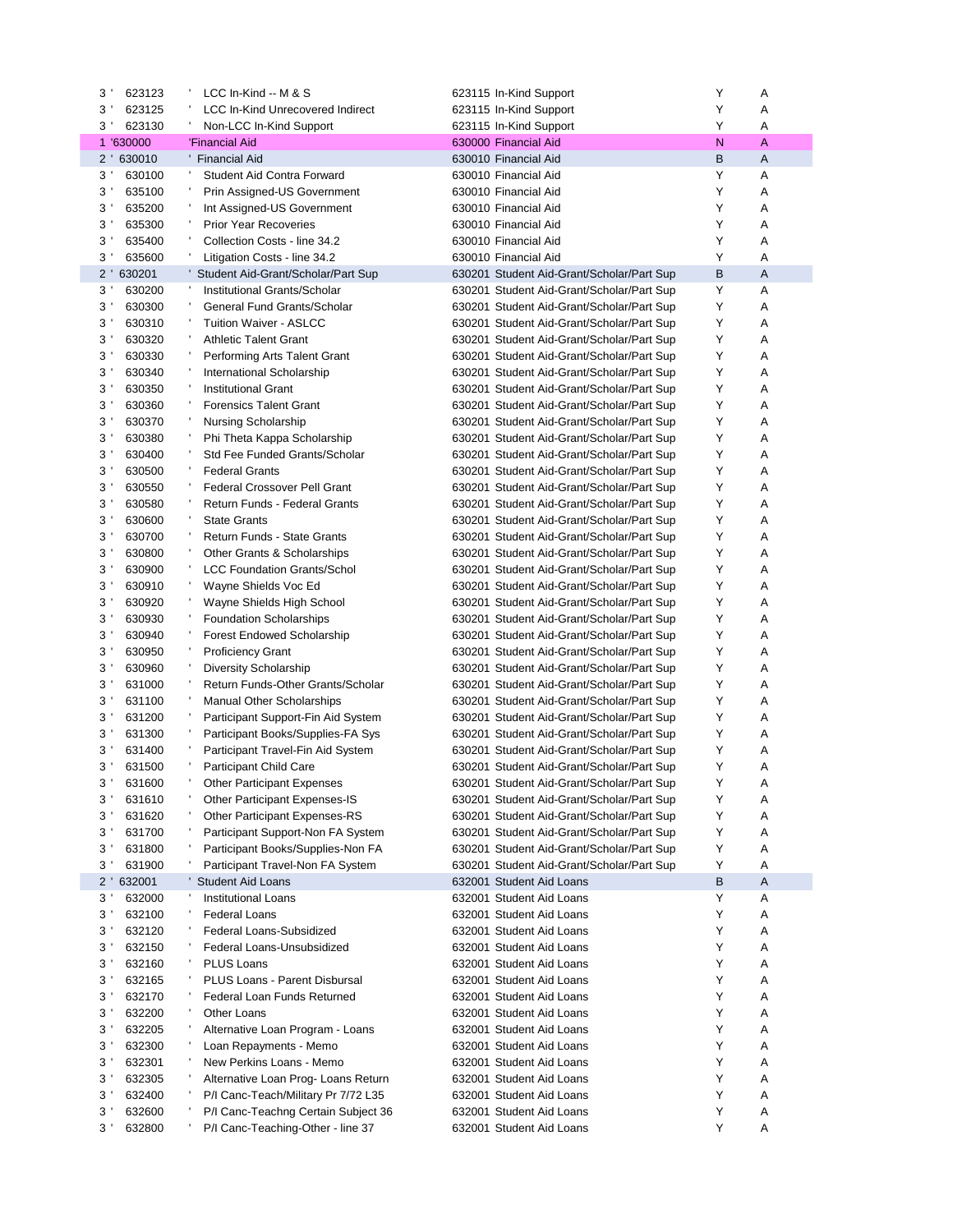| 3'<br>632900             | Int Canc-Teachng-Other - do not use | 632001 Student Aid Loans | Y<br>Α |
|--------------------------|-------------------------------------|--------------------------|--------|
| 3 <sup>1</sup><br>633000 | P/I Canc-Military Srvc Aftr 7/72 38 | 632001 Student Aid Loans | Y<br>Α |
| 3'<br>633200             | P/I Canc-Volunteer Svc - Line 39    | 632001 Student Aid Loans | Y<br>Α |
| 3'<br>633400             | P/I Canciled-Law enforce - Line 40  | 632001 Student Aid Loans | Y<br>Α |
| $3^{\prime}$<br>633600   | P/I Canc-Child/Early Interventn L41 | 632001 Student Aid Loans | Y<br>Α |
| 3'<br>633800             | P/I Canc-Nurse/Medical Tech-line 42 | 632001 Student Aid Loans | Υ<br>Α |
| 3'<br>633810             | P/I Cancld Pre-K/Childcare-line 43  | 632001 Student Aid Loans | Y<br>Α |
| 3'<br>633880             | P/I Canc - Speech/Lang - line 48    | 632001 Student Aid Loans | Y<br>Α |
| 3'<br>634000             | Principal Cancelltn-Death - line 49 | 632001 Student Aid Loans | Y<br>Α |
|                          |                                     |                          | Y<br>Α |
| 3'<br>634200             | P/I Cancellation-Disability-line 49 | 632001 Student Aid Loans | Y      |
| 3'<br>634400             | P/I Cancellation-Bankruptcy line 51 | 632001 Student Aid Loans | Α      |
| 3'<br>634600             | P/I Cancellation-Other Cost-line 55 | 632001 Student Aid Loans | Y<br>Α |
| 3'<br>654510             | Cost of P/I Assigned to US -line 53 | 632001 Student Aid Loans | Y<br>Α |
| $3^{\prime}$<br>654550   | Other Loss-Perkins Loans - Line 55  | 632001 Student Aid Loans | Y<br>A |
| 1 '640000                | 'Goods For Resale                   | 640000 Goods For Resale  | N<br>A |
| $2^{\prime}$<br>640010   | <b>Goods For Resale</b>             | 640010 Goods For Resale  | B<br>A |
| 3'<br>640050             | Purchases                           | 640010 Goods For Resale  | Y<br>Α |
| 3'<br>640100             | Resale-Books                        | 640010 Goods For Resale  | Y<br>Α |
| 3'<br>640110             | Resale-Books-New                    | 640010 Goods For Resale  | Y<br>Α |
| 3 <sup>1</sup><br>640120 | Resale-Books-Used                   | 640010 Goods For Resale  | Y<br>Α |
| 3'<br>640130             | Resale-Books-Consignment            | 640010 Goods For Resale  | Y<br>Α |
| $3^{\prime}$<br>640140   | Resale-General Mdse                 | 640010 Goods For Resale  | Y<br>Α |
| 3'<br>640150             | Resale-General Mdse-New             | 640010 Goods For Resale  | Y<br>Α |
| $3^{\prime}$<br>640160   | Resale-General Mdse-Other           | 640010 Goods For Resale  | Y<br>Α |
| 3'<br>640170             | Resale-Paper                        | 640010 Goods For Resale  | Y<br>Α |
| $3^{\prime}$<br>640180   | Resale - Electronics                | 640010 Goods For Resale  | Y<br>Α |
| 3'<br>640190             | Resale - Software                   | 640010 Goods For Resale  | Y<br>Α |
| $3^{\prime}$<br>640200   | Resale - Electronics-Other          | 640010 Goods For Resale  | Y<br>Α |
|                          |                                     |                          | Y      |
| 3'<br>640210             | Resale - Soft Goods                 | 640010 Goods For Resale  | Α      |
| $3^{\prime}$<br>640220   | Resale - Food                       | 640010 Goods For Resale  | Y<br>Α |
| 3'<br>640230             | Resale - Vending Items              | 640010 Goods For Resale  | Y<br>Α |
| 3'<br>640240             | Resale - Other Items                | 640010 Goods For Resale  | Y<br>Α |
| 3'<br>640250             | <b>Warehouse Purchases</b>          | 640010 Goods For Resale  | Y<br>Α |
| $3^{\prime}$<br>640260   | <b>LTD Purchases</b>                | 640010 Goods For Resale  | Y<br>Α |
| 640270<br>3'             | <b>Parking Validations-Students</b> | 640010 Goods For Resale  | Y<br>Α |
| 3'<br>640280             | Parking Validations-LCC             | 640010 Goods For Resale  | Y<br>Α |
| $3^{\prime}$<br>640290   | Miscellaneous Purchases             | 640010 Goods For Resale  | Y<br>Α |
| $3^{\prime}$<br>640300   | Resale - Imprinted Items            | 640010 Goods For Resale  | Y<br>Α |
| $2^{\prime}$<br>641000   | ' Freight In                        | 641000 Freight In        | B<br>A |
| 3'<br>641020             | л.<br>Freight                       | 641000 Freight In        | Y<br>Α |
| 3'<br>641110             | Freight In-Books-New                | 641000 Freight In        | Υ<br>Α |
| 3 <sup>1</sup><br>641120 | Freight In-Books-Used               | 641000 Freight In        | Y<br>Α |
| 3'<br>641130             | Freight In-Books-Consignment        | 641000 Freight In        | Υ<br>Α |
| 3 <sup>1</sup><br>641150 | Freight In-Gen Mdse-New             | 641000 Freight In        | Υ<br>Α |
| 3'<br>641170             | Freight In-Paper                    | 641000 Freight In        | Υ<br>Α |
| 3 <sup>1</sup><br>641180 | Freight In-Electronics              | 641000 Freight In        | Υ<br>Α |
|                          |                                     |                          | Υ      |
| 3 <sup>1</sup><br>641190 | Freight In-Software                 | 641000 Freight In        | Α      |
| $3^{\prime}$<br>641200   | Freight In-Computer Supply          | 641000 Freight In        | Υ<br>Α |
| 3 <sup>1</sup><br>641210 | Freight In-Soft Goods               | 641000 Freight In        | Υ<br>Α |
| 3 <sup>1</sup><br>641220 | Freight In-Food                     | 641000 Freight In        | Υ<br>Α |
| $3^{\prime}$<br>641230   | Freight In-Other Items              | 641000 Freight In        | Υ<br>Α |
| $3^{\prime}$<br>641240   | Freight In-Other Items              | 641000 Freight In        | Υ<br>Α |
| $3^{\prime}$<br>641250   | Freight - Online Sales              | 641000 Freight In        | Υ<br>Α |
| 3 <sup>1</sup><br>641290 | Miscellaneous Freight               | 641000 Freight In        | Υ<br>Α |
| 3 <sup>1</sup><br>641300 | Freight In - Imprinted Items        | 641000 Freight In        | Υ<br>Α |
| $2^{\prime}$<br>642000   | ' Purchase Returns                  | 642000 Purchase Returns  | B<br>A |
| 642020<br>$3^{\prime}$   | Purchases                           | 642000 Purchase Returns  | Υ<br>Α |
| 642030<br>3 <sup>1</sup> | <b>Purchase Returns</b>             | 642000 Purchase Returns  | Υ<br>Α |
| 3 <sup>1</sup><br>642110 | Purchase Returns-Books-News         | 642000 Purchase Returns  | Υ<br>Α |
| 642120<br>$3^{\prime}$   | Purchase Returns-Books-Used         | 642000 Purchase Returns  | Υ<br>Α |
| 3'<br>642130             | Purchase Returns-Consignment        | 642000 Purchase Returns  | Υ<br>Α |
|                          |                                     |                          | Υ      |
| 3 <sup>1</sup><br>642150 | Purchase Returns-Gen Mdse-New       | 642000 Purchase Returns  | Α      |
| 642170<br>3 <sup>1</sup> | Purchase Returns-Paper              | 642000 Purchase Returns  | Υ<br>Α |
| 3 <sup>1</sup><br>642180 | Purchase Returns-Electronics        | 642000 Purchase Returns  | Υ<br>Α |